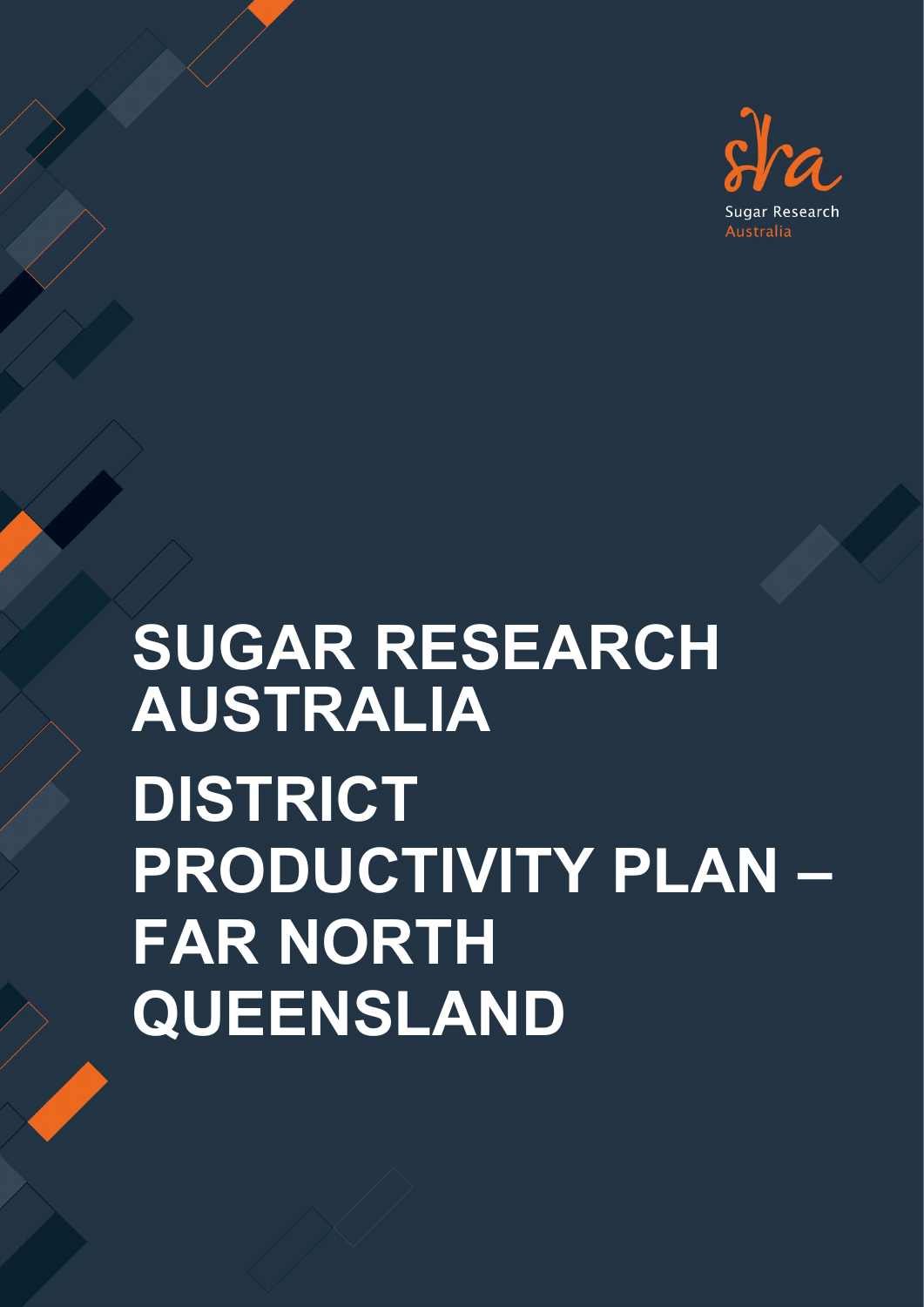#### **Brief Introduction**

The District Productivity Plans have been developed through consultation and engagement undertaken through the Industry Services SRA team, across the sugarcane industry supply chain to identify constraints. Different sources of data have been used as inputs including grower ideas and contributions from past strategic workshops held with SRA, the recent ABARES survey, mill data, impact assessments where applicable and a range of targeted interviews and survey results.

The plans highlight these issues with proposed solutions and actions to address them and will be updated and reviewed annually to drive investment at a local, applied level. Reporting on progress will occur six monthly. The key to success will be implementation which will require leadership, change and focus.

**© Copyright 2022 by Sugar Research Australia Limited.** All rights reserved. No part of this publication, may be reproduced, stored in a retrieval system, or transmitted in any form or by any means, electronic, mechanical, photocopying, recording, or otherwise, without the prior permission of Sugar Research Australia Limited. Sugar Research Australia Limited acknowledges and thanks its funding providers, including levy payers (sugarcane growers and millers), the Commonwealth Government, and the Queensland Government (Department of Agriculture and Fisheries). **Disclaimer:** In this disclaimer a reference to 'SRA', 'we', 'us' or 'our' means Sugar Research Australia Limited and our directors, officers, agents and employees. Although we do our very best to present information that is correct and accurate, we make no warranties, guarantees or representations about the suitability, reliability, currency or accuracy of the information we present in this publication, for any purposes. Subject to any terms implied by law and which cannot be excluded, we accept no responsibility for any loss, damage, cost or expense incurred by you as a result of the use of, or reliance on, any materials and information appearing in this publication. You, the user, accept sole responsibility and risk associated with the use and results of the information appearing in this publication, and you agree that we will not be liable for any loss or damage whatsoever (including through negligence) arising out of, or in connection with the use of this publication. We recommend that you contact our staff before acting on any information provided in this publication. **Warning:** Our tests, inspections and recommendations should not be relied on without further, independent inquiries. They may not be accurate, complete or applicable for your particular needs for many reasons, including (for example) SRA being unaware of other matters relevant to individual crops, the analysis of unrepresentative samples or the influence of environmental, managerial or other factors on production.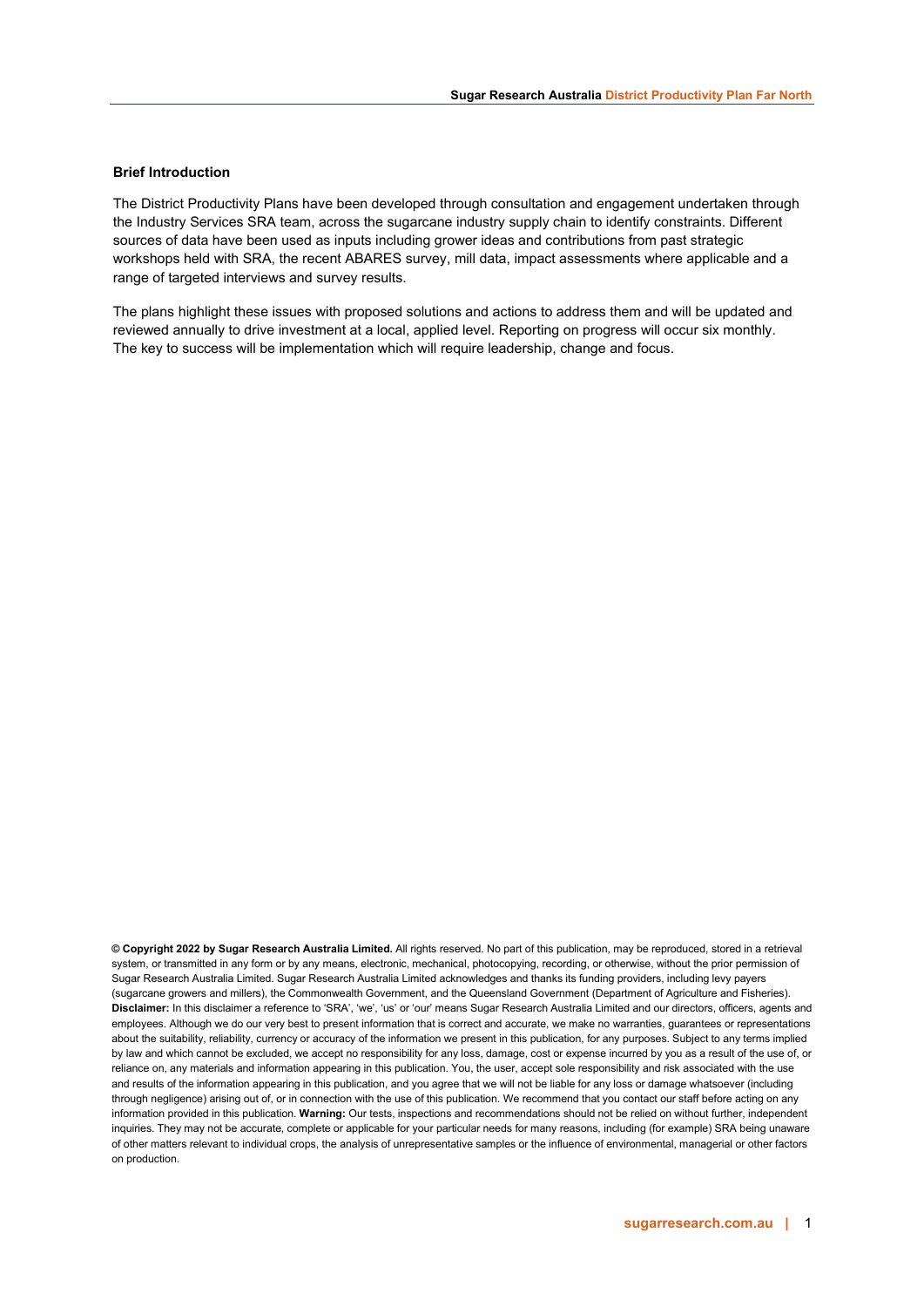# **Contents**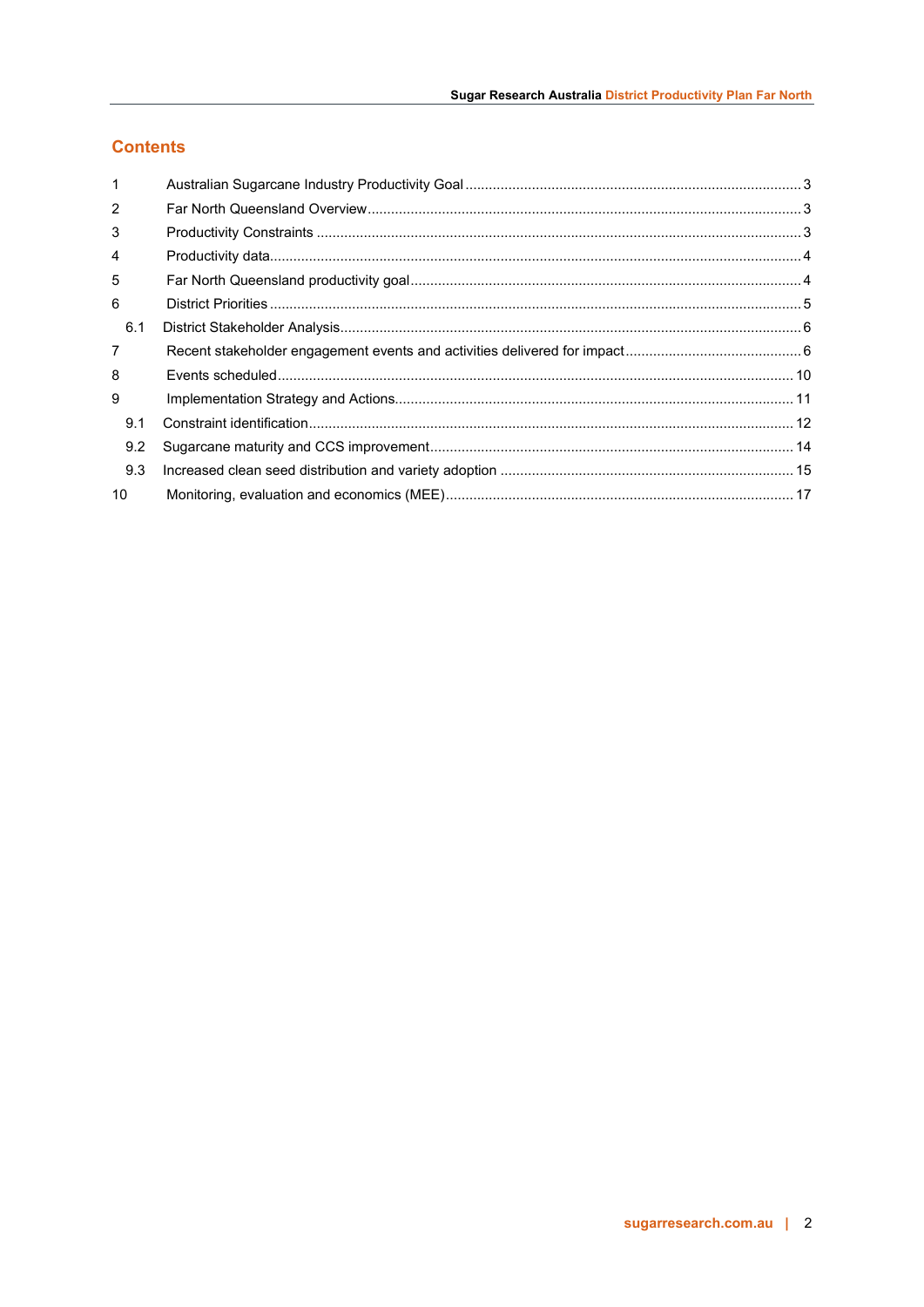## <span id="page-3-0"></span>**1 Australian Sugarcane Industry Productivity Goal**

The strategic intent for the Australian sugarcane industry is to; utilise the current area under cane to increase productivity by 10% over the next five years. This 10% increase in productivity equates to a 3 million tonne increase in production across Qld and NSW by 2026.

At a sugar price of \$500 and 13.5 CCS each tonne of cane has a gross value of \$70 per tonne (sugar and molasses). By achieving this productivity improvement goal, the industry will generate an additional \$210m in gross revenue.

## <span id="page-3-1"></span>**2 Far North Queensland Overview**

Sugarcane is grown in the Far North region on approximately 76,000 hectares. It is crushed through three milling companies across five sub sections of the district with a total milling capacity of approximately 7.9 million tonnes.

The Far North will seek to improve productivity by 600,000 tonnes by 2026.

At stakeholder request, the Far Northern productivity plan is focussed on the five different milling areas with a different process across the areas.

- $\circ$  South Johnstone and Tully the Local Expert Analysis (LEA) process is being implemented  $\circ$  Mossman. Tableland and Mulgrave have been individual stakeholder group meetings follow
- Mossman, Tableland and Mulgrave have been individual stakeholder group meetings followed by representative industry group meetings
- o Mill area activities plans have been developed for Mossman, Tableland and Mulgrave<br>O. The completion of the LEA processes will direct the South Johnstone and Tully activities
- The completion of the LEA processes will direct the South Johnstone and Tully activities plans.

### <span id="page-3-2"></span>**3 Productivity Constraints**

The Far North Queensland district will 'win' over the next 12 months through focusing on addressing three main priorities – constraint identification through investigation and analyses to assist future prioritisation and planning, improving CCS through measuring, monitoring and managing crop maturity and ripening, and increased clean seed distribution and new variety adoption.

Key issues for the district:

- o Understanding key agronomic drivers for productivity improvement based on local practices and systems,
	- By identifying constraints to productivity at the mill, farm and block levels, strategies can be developed and implemented to improve their management
- o Reducing the impact of RSD, and other diseases, through the improvement of clean seed distribution systems and new variety adoption through management information,
- o Improving CCS at harvest,
	- By measuring and monitoring crop maturity, management strategies, such as crop ripeners, which may offer opportunities to improve CCS at harvest.

These three key issues, whilst broad, enable the mill area differences in practices and systems to be acknowledged through a local mill area activities schedule. The activities schedules are currently under development, however some of the larger activities are referred to in section 10 with the implementation and action table. In summary, the main productivity constraints for 2022 are:

- o Constraint identification potential 454,000 tonnes
- $\circ$  Varietal management, clean seed distribution and new variety adoption potential 117,000
- o Improvement in CCS through measurement, monitoring and management of cane maturity potential 39,000 tonnes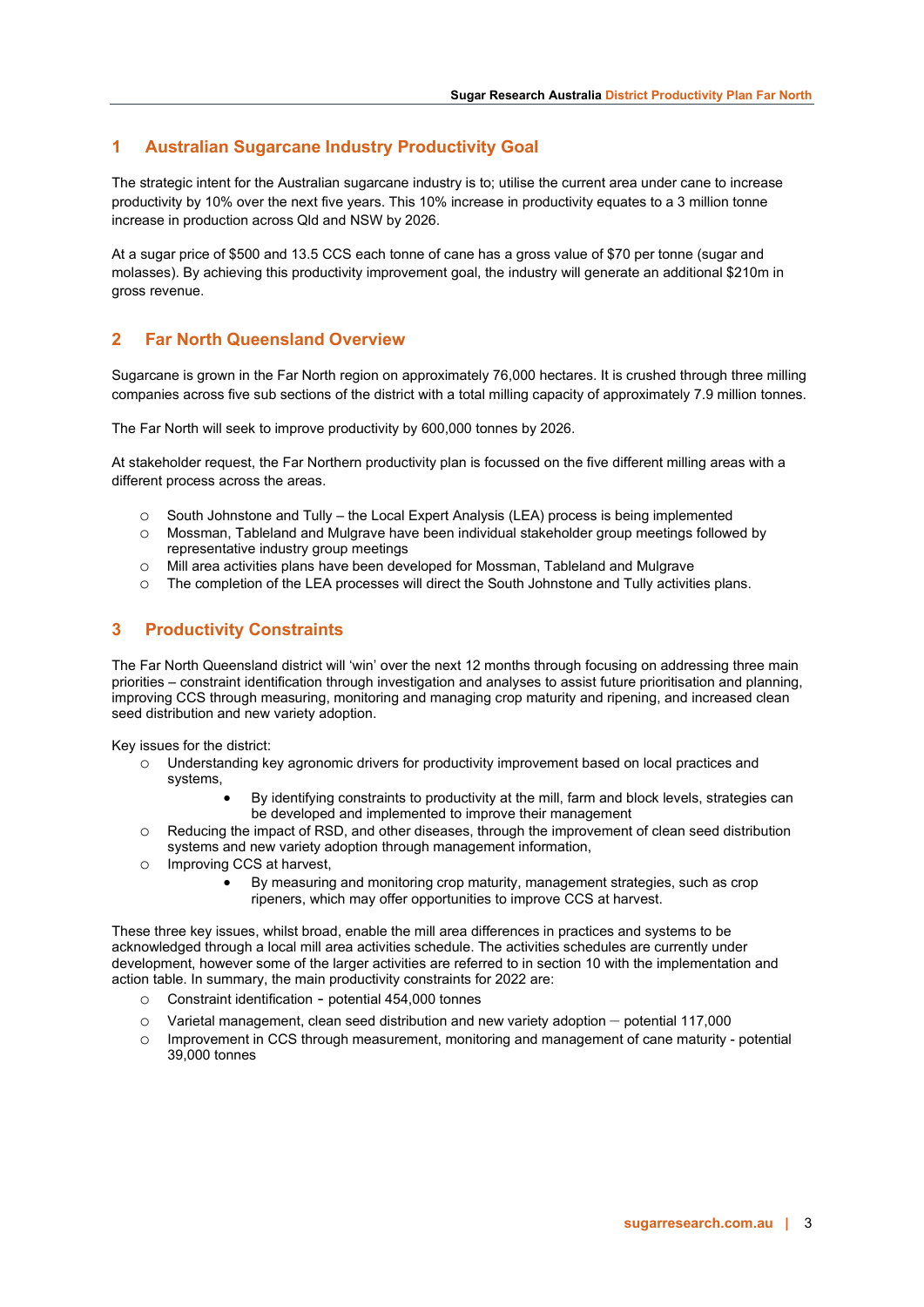## <span id="page-4-0"></span>**4 Productivity data**

## **PRODUCTIVITY SNAPSHOT OF DISTRICT 2020**

| <b>FAR NORTH QUEENSLAND</b>              | <b>Tully</b>                                                                  | <b>South</b><br><b>Johnstone</b>                                          | <b>Mulgrave</b>                                                           | <b>Tableland</b>                                                                   | <b>Mossman</b><br>(incl.<br>Tableland)                                             |
|------------------------------------------|-------------------------------------------------------------------------------|---------------------------------------------------------------------------|---------------------------------------------------------------------------|------------------------------------------------------------------------------------|------------------------------------------------------------------------------------|
| <b>T Cane harvested</b>                  | 2,463,558                                                                     | 1,771,356                                                                 | 1,002,143                                                                 | 486,217                                                                            | 757,788                                                                            |
| Ha harvested                             | 28,210                                                                        | 21,707                                                                    | 11,402                                                                    | 5,345                                                                              | 9,610                                                                              |
| Average T cane / ha                      | 87.3                                                                          | 81.6                                                                      | 87.9                                                                      | 91                                                                                 | 78.9                                                                               |
| 5 year average T cane / ha               | 86.6                                                                          | 78.5                                                                      | 86.8                                                                      | 97.9                                                                               | 88.6                                                                               |
| <b>Average CCS</b>                       | 12.95                                                                         | 12.23                                                                     | 12.41                                                                     | 14.35                                                                              | 12.98                                                                              |
| Average sugar yield                      | 11.33                                                                         | 9.98                                                                      | 10.91                                                                     | 13.06                                                                              | 10.24                                                                              |
| <b>Varieties Top 3 Total Tonnes</b>      | $Q208^{A}$ –<br>932,751<br>$Q200^A -$<br>431,634<br>$Q250^A$<br>228,678       | $Q200^A -$<br>402,467<br>$Q208^{A}$ –<br>376,979<br>$Q253^A -$<br>263,146 | $Q208^{A}$ –<br>337,317<br>$Q253^A -$<br>155,787<br>$Q240^A -$<br>115,542 | KQ228 <sup>A</sup> -<br>209,266<br>$Q208^{A}$ –<br>149.907<br>$Q183^A -$<br>37,967 | $Q208^{A} -$<br>363,619<br>KQ228 <sup>A</sup> -<br>131,012<br>$Q240^A -$<br>57,335 |
| Varieties (top 3 average sugar<br>yield) | $Q200^A -$<br>12.51<br>$Q$ 253 <sup>A</sup> –<br>12.29<br>$Q252^A -$<br>11.76 | $SRA6^A -$<br>12.09<br>$SRA3^A -$<br>11.42<br>$Q253^A -$<br>10.98         | $SRAGA$ –<br>12.28<br>$Q253^A -$<br>12.11<br>$Q252^A -$<br>12.11          | $Q240^A -$<br>14.86<br>$Q200^A -$<br>14.19<br>KQ228 <sup>A</sup> -<br>13.32        | $KQ228^A$ –<br>14.48<br>$Q208^A -$<br>10.04<br>$Q240^A -$<br>10.01                 |
| <b>Mill owners</b>                       | COFCO                                                                         | <b>MSF Sugar</b>                                                          | <b>MSF Sugar</b>                                                          | <b>MSF Sugar</b>                                                                   | Far Northern<br>Milling                                                            |
| Clean seed uptake (% hectares)           | 0.47                                                                          | 0.24                                                                      | 0.17                                                                      | $\mathbf 0$                                                                        | $TCL - 1.12$<br>$MAS - 0.25$                                                       |
| Tissue culture uptake (%<br>hectares)    | 0.001                                                                         | 0.004                                                                     | 0                                                                         | 0.02                                                                               | $\mathbf{0}$                                                                       |

# <span id="page-4-1"></span>**5 Far North Queensland productivity goal**

By 2026 tonnes of cane harvested will increase from 31 million tonnes to 34 million tonnes across the Australian industry. The Far North will seek to deliver its proportionate share of this growth (approximately 600,000 tonnes) through the implementation of activities and strategies that address the three priority areas of focus identified for 2022 and beyond. These priorities will be reassessed annually with six monthly updates on progress.

The way that the Far North district will 'win' over the next 12 months is through focusing on addressing – constraint identification through investigation and analyses to assist future prioritisation and planning, improving CCS through measuring, monitoring and managing crop maturity and ripening, and increased clean seed distribution and new variety adoption.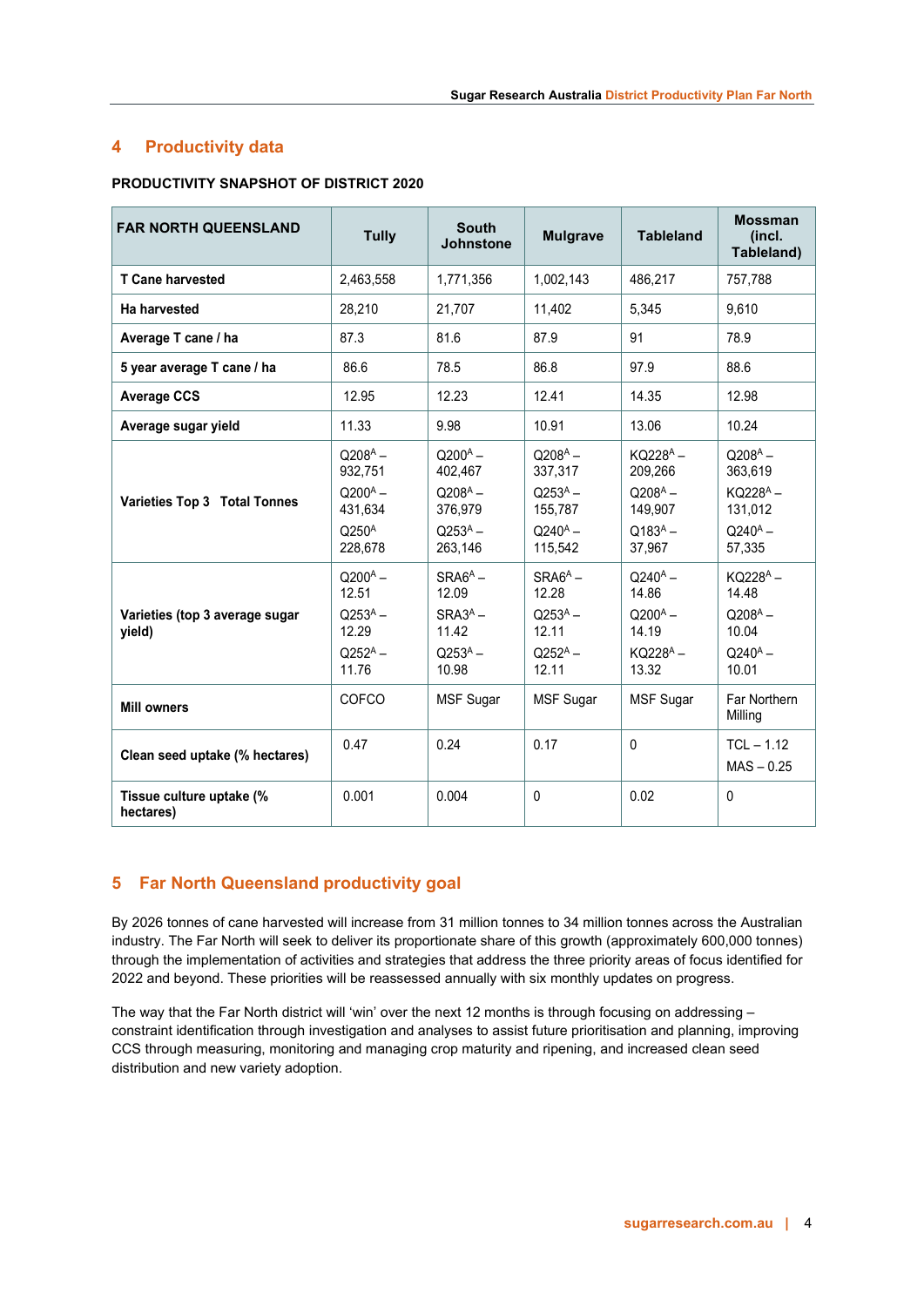# <span id="page-5-0"></span>**6 District Priorities**

| <b>PRIORITY</b>                                                             | <b>OBJECTIVES</b>                                                                                                                                                                                                                                                       |  |  |  |
|-----------------------------------------------------------------------------|-------------------------------------------------------------------------------------------------------------------------------------------------------------------------------------------------------------------------------------------------------------------------|--|--|--|
| Constraint identification                                                   | Improve productivity through investigation and analysis of productivity<br>constraints and develop and extend management strategies                                                                                                                                     |  |  |  |
|                                                                             | Local Expert Analysis - South Johnstone and Tully. Undergo detailed<br>$\circ$<br>investigations in productivity, practices and systems in collaboration<br>with industry to identify strategies to take advantage of productivity<br>improvement opportunities by 2022 |  |  |  |
|                                                                             | Develop plans to implement strategies for productivity improvement in<br>$\circ$<br>collaboration with industry through education, knowledge transfer and<br>adoption of best practice and tools.                                                                       |  |  |  |
|                                                                             | Establish baseline data for key pest, disease and weed prevalence<br>$\circ$<br>through data collection and measurement                                                                                                                                                 |  |  |  |
|                                                                             | Develop weed management strategies for navua sedge,<br>$\circ$<br>balsam pear, itch grass by 2024 to reduce impact of these<br>weeds by 83,000 tonnes across these weeds.                                                                                               |  |  |  |
|                                                                             | Wet tropics soil management reference booklet and extension<br>$\circ$<br>program                                                                                                                                                                                       |  |  |  |
|                                                                             | Murray RT7 investment to address on farm constraints<br>$\circ$                                                                                                                                                                                                         |  |  |  |
|                                                                             | Tully GBRF investment to address on farm constraints<br>$\circ$                                                                                                                                                                                                         |  |  |  |
|                                                                             | Irrigation management in collaboration with MSF Sugar and<br>$\circ$<br><b>CANEGROWERS Tableland</b>                                                                                                                                                                    |  |  |  |
| Varietal management,<br>clean seed distribution and<br>new variety adoption | Increased adoption of new varieties through variety management and<br>improved clean seed distribution                                                                                                                                                                  |  |  |  |
|                                                                             | Development and support of effective clean seed distribution strategies<br>$\circ$<br>though the adoption of best practice                                                                                                                                              |  |  |  |
|                                                                             | Reduced impact from RSD on-farm by 220,000tonnes by<br>$\circ$<br>2026 through education, improved measurement and<br>improved clean seed distribution systems.                                                                                                         |  |  |  |
|                                                                             | Clean seed plot improvement through adoption of best practice<br>$\circ$                                                                                                                                                                                                |  |  |  |
|                                                                             | Building confidence to support the adoption of new varieties through<br>$\circ$<br>the development and support of regional variety management groups<br>and data collection for shared learning                                                                         |  |  |  |
| Improvement in CCS<br>through measurement,                                  | Understand factors influencing CCS variability and develop and extend<br>management strategies                                                                                                                                                                          |  |  |  |
| monitoring and<br>management of cane                                        | o Improve understanding of factors influencing CCS                                                                                                                                                                                                                      |  |  |  |
| maturity                                                                    | Review of CCS variability in Mulgrave and improve problem<br>$\circ$<br>definition by December 2022                                                                                                                                                                     |  |  |  |
|                                                                             | CCS improvement through ripeners<br>$\circ$                                                                                                                                                                                                                             |  |  |  |
|                                                                             | Improve understanding of ripener efficacy, crop parameters<br>$\circ$<br>and management opportunities by December 2023                                                                                                                                                  |  |  |  |
|                                                                             | Support an increased proportion of tonnes harvest at the optimum time<br>$\circ$<br>and/or at <70% moisture through demonstrating measuring, monitoring<br>and management strategies                                                                                    |  |  |  |
|                                                                             | Investigate novel approaches to sugarcane ripening<br>$\circ$                                                                                                                                                                                                           |  |  |  |
|                                                                             | Identify efficacy and impacts of sugarcane desiccants to<br>$\circ$<br>improve CCS at harvest without yield impacts from current<br>ripener options by December 2024                                                                                                    |  |  |  |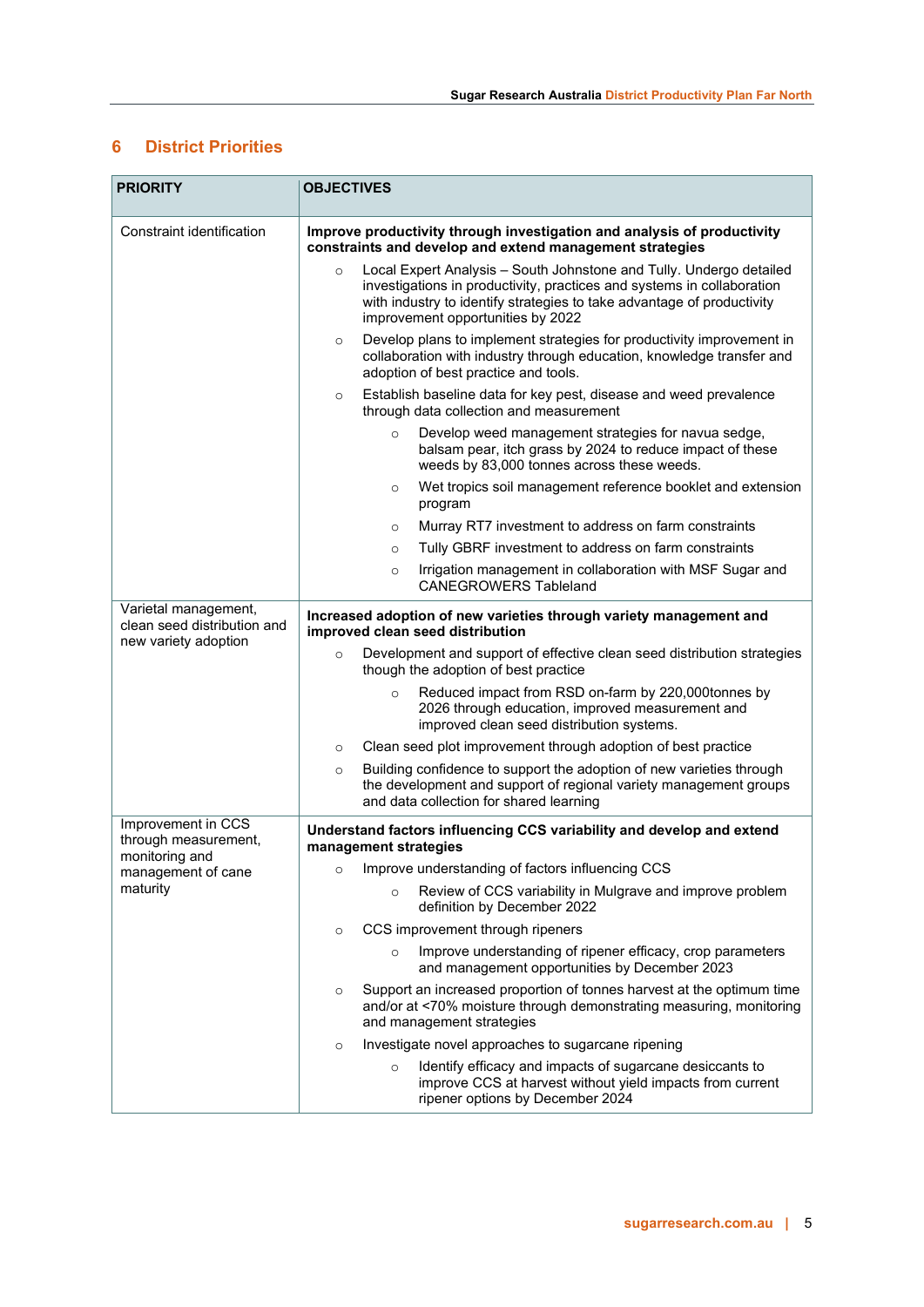#### <span id="page-6-0"></span>**6.1 District Stakeholder Analysis**

Snapshot of the region grower organisations, mills and productivity companies that SRA works with to improve productivity for the region.

| <b>Stakeholder</b><br>type                | <b>Tully</b>                                                            | <b>South</b><br>Johnstone                                                             | <b>Mulgrave</b>                     | <b>Tableland (total)</b>                            | <b>Mossman</b>                               |
|-------------------------------------------|-------------------------------------------------------------------------|---------------------------------------------------------------------------------------|-------------------------------------|-----------------------------------------------------|----------------------------------------------|
| Milling<br>companies                      | COFCO                                                                   | MSF Sugar                                                                             | <b>MSF Sugar</b>                    | <b>MSF Sugar</b>                                    | Far Northern<br>Milling                      |
| Grower<br>representative<br>organisations | <b>CANEGROWERS</b><br>Tully                                             | <b>CANEGROWERS</b><br>Cairns Region<br><b>CANEGROWERS</b><br>Innisfail<br><b>ACFA</b> | <b>CANEGROWERS</b><br>Cairns Region | <b>CANEGROWERS</b><br>Tableland                     | <b>CANEGROWERS</b><br>Mossman<br><b>ACFA</b> |
| Productivity<br>companies                 | <b>Tully Cane</b><br>Productivity<br><b>Services Limited</b><br>(TCPSL) | Innisfail Babinda<br>Cane Productivity<br>Services Limited<br>(IBCPS)                 | <b>MSF Sugar</b>                    | <b>MSF Sugar</b><br><b>CANEGROWERS</b><br>Tableland | Mossman<br>Agricultural<br>Services (MAS)    |
| Regional<br>variety<br>committees         | Northern Regional Variety Committee                                     |                                                                                       |                                     |                                                     |                                              |

# <span id="page-6-1"></span>**7 Recent stakeholder engagement events and activities delivered for impact**

Transforming research findings into tools, products and services that save the industry time and money and improve environmental performance is a strategic initiative for SRA.

The following recent engagement events delivered through SRA demonstrate the service model and are examples of where SRA works to effectively bridge the gap between research and practice to improve district productivity. Key stakeholder engagement has occurred with the following industry groups to develop the district productivity plan through a combination of one-on-one, group meetings or through the Local Expert Analysis processes in Tully and South Johnstone; CANEGROWERS Mossman, Mossman Agricultural Services, Far Northern Milling, CANEGROWERS Tableland, MSF Sugar, CANEGROWERS Cairns Region, CANEGROWERS Innisfail, ACFA, Innisfail Babinda Cane Productivity Services, Tully Cane Productivity Services Limited, Tully Sugar Limited, Cairns Region Young Grower Group, CANEGROWERS Tully and growers throughout the Far North.

|                                                                                               | <b>DELIVERED THROUGH SRA</b>                                                                                                                                                                                          | <b>DELIVERY PARTNER</b><br><b>EXTERNAL TO SRA</b>                                                                                                                                                                                           |
|-----------------------------------------------------------------------------------------------|-----------------------------------------------------------------------------------------------------------------------------------------------------------------------------------------------------------------------|---------------------------------------------------------------------------------------------------------------------------------------------------------------------------------------------------------------------------------------------|
| Services and<br>projects,<br>assistance with<br>growers provided<br>through on farm<br>trials | <b>Cane to Creek 2.0</b><br>$2018 - 2021$<br>Improved knowledge of correct application of<br>٠<br>imidacloprid, the SIX EASY STEPS program, new<br>herbicides and water quality monitoring processes<br>and purposes. | Australian Government's<br>$\bullet$<br><b>Reef Trust</b><br>Queensland Department<br>٠<br>of Agriculture and<br><b>Fisheries</b><br><b>Burdekin Bowen</b><br>$\bullet$<br>Integrated Floodplain<br><b>Management Advisory</b><br>Committee |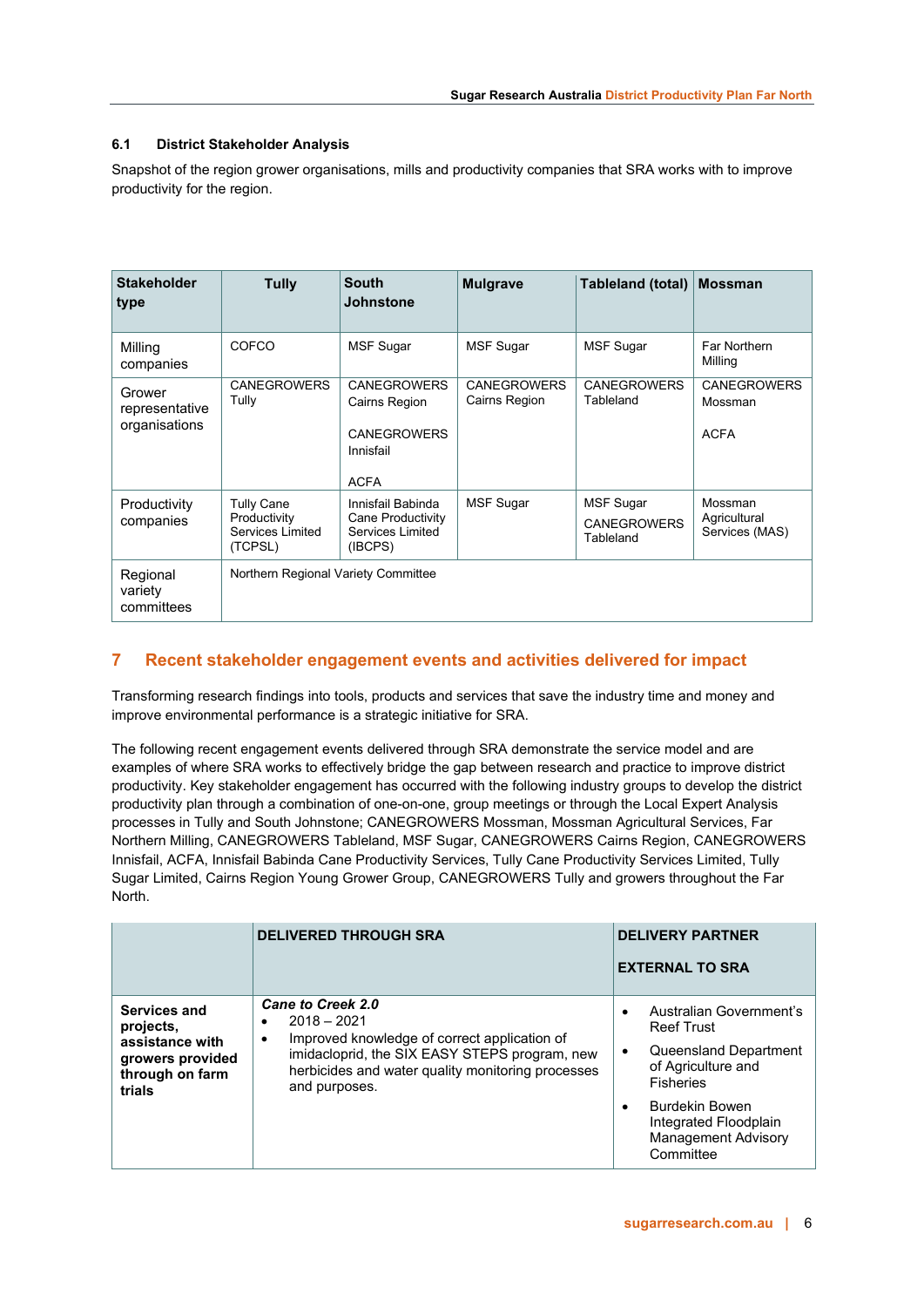|                                                                                                                                                                         | $\bullet$ | <b>Burdekin Productivity</b><br>Services                                |
|-------------------------------------------------------------------------------------------------------------------------------------------------------------------------|-----------|-------------------------------------------------------------------------|
|                                                                                                                                                                         | $\bullet$ | Mossman Agricultural<br>Services                                        |
|                                                                                                                                                                         | $\bullet$ | Tully Sugar / COFCO                                                     |
| <b>Mackay Whitsunday Cane to Creek</b><br>$2020 - 2023$<br>$\bullet$                                                                                                    | $\bullet$ | Australian Government's<br><b>Reef Trust</b>                            |
| Improved knowledge of correct application of<br>$\bullet$<br>imidacloprid, the SIX EASY STEPS program, and<br>water quality monitoring processes and purposes.          | $\bullet$ | <b>Great Barrier Reef</b><br>Foundation                                 |
|                                                                                                                                                                         | $\bullet$ | Mackay Area<br><b>Productivity Services</b>                             |
|                                                                                                                                                                         | $\bullet$ | <b>Plane Creek Productivity</b><br><b>Services</b>                      |
| Complete nutrient management planning for the<br><b>Russell-Mulgrave and Lower Barron catchments</b><br>2020 - 2022<br>$\bullet$                                        | $\bullet$ | Australian Government's<br><b>Reef Trust</b>                            |
| Agronomic service and nutrient management plans<br>$\bullet$<br>developed for 100 farms over two years<br>Achieve the adoption of all six steps of the SIX<br>$\bullet$ | $\bullet$ | Queensland Department<br>of Environment and<br>Science                  |
| <b>EASY STEPS</b><br>Knowledge of paddock-scale nutrient budgets and<br>$\bullet$<br>their effect on water quality                                                      |           |                                                                         |
| Improved water quality outcomes in the Russell-<br>$\bullet$<br>Mulgrave Catchment through nutrient<br>management planning                                              |           |                                                                         |
| <b>Burdekin irrigation: Increasing industry</b><br>productivity and profitability through                                                                               | $\bullet$ | Australian Government's<br><b>Reef Trust</b>                            |
| transformational, whole of systems sugarcane<br>approaches that deliver water quality benefits<br>2020 - 2024<br>$\bullet$                                              | $\bullet$ | <b>Great Barrier Reef</b><br>Foundation                                 |
| Transition growers to proven world class scalable,<br>$\bullet$                                                                                                         | $\bullet$ | Farmacist                                                               |
| sustainable and technologically advanced<br>practices in irrigation management                                                                                          | $\bullet$ | <b>AgriTech Solutions</b>                                               |
| Take a whole-of-systems approach that includes<br>$\bullet$<br>water quality monitoring to ensure other priority                                                        | $\bullet$ | <b>Burdekin Productivity</b><br>Services                                |
| issues such as improving nutrient and pesticide<br>management are captured                                                                                              | $\bullet$ | <b>Burdekin Bowen</b><br>Integrated Floodplain                          |
| Maximise industry profitability through smarter<br>$\bullet$<br>irrigation practices<br>Standardise the process of grower engagement, to<br>٠                           |           | <b>Management Advisory</b><br>Committee                                 |
| a powerful, multi-partnered and cooperative                                                                                                                             | $\bullet$ | James Cook University                                                   |
| approach that will deliver more value to growers,<br>investors and industry stakeholders<br>Work across organisations to maximise outcomes<br>$\bullet$                 | $\bullet$ | Queensland Department<br>of Agriculture and<br>Fisheries NQ Dry Tropics |
| from strategic coordination, collaborative linkages<br>and consistent messaging                                                                                         |           |                                                                         |
| <b>Smarter Irrigation for Profit - Phase 2</b><br>$2019 - 2022$<br>$\bullet$                                                                                            | $\bullet$ | <b>Australian Government</b>                                            |
| Improved irrigation knowledge and skills of sugar<br>$\bullet$                                                                                                          |           | Department of<br>Agriculture, Water and                                 |
| extension and productivity staff by building their<br>capacity to measure and assess irrigation systems                                                                 |           | the Environment (Rural<br>R&D for Profit)                               |
| Establishment of irrigation innovation training hubs<br>$\bullet$<br>across four sugarcane regions - Tableland,<br>Burdekin, Central and Southern                       | $\bullet$ | Queensland Department<br>of Agriculture and                             |
| A readily accessible resource bank storing<br>$\bullet$                                                                                                                 |           | <b>Fisheries</b>                                                        |
| participant materials, case studies, information<br>sheets, instructional videos, workbooks and                                                                         | $\bullet$ | Cotton Research and<br>Development                                      |
| webinar series -                                                                                                                                                        |           | Corporation                                                             |
| https://smarterirrigation.com.au/industry/sugar/<br>Establishment of demonstration sites in the                                                                         |           |                                                                         |
| Bundaberg region, which can be used to evaluate                                                                                                                         |           |                                                                         |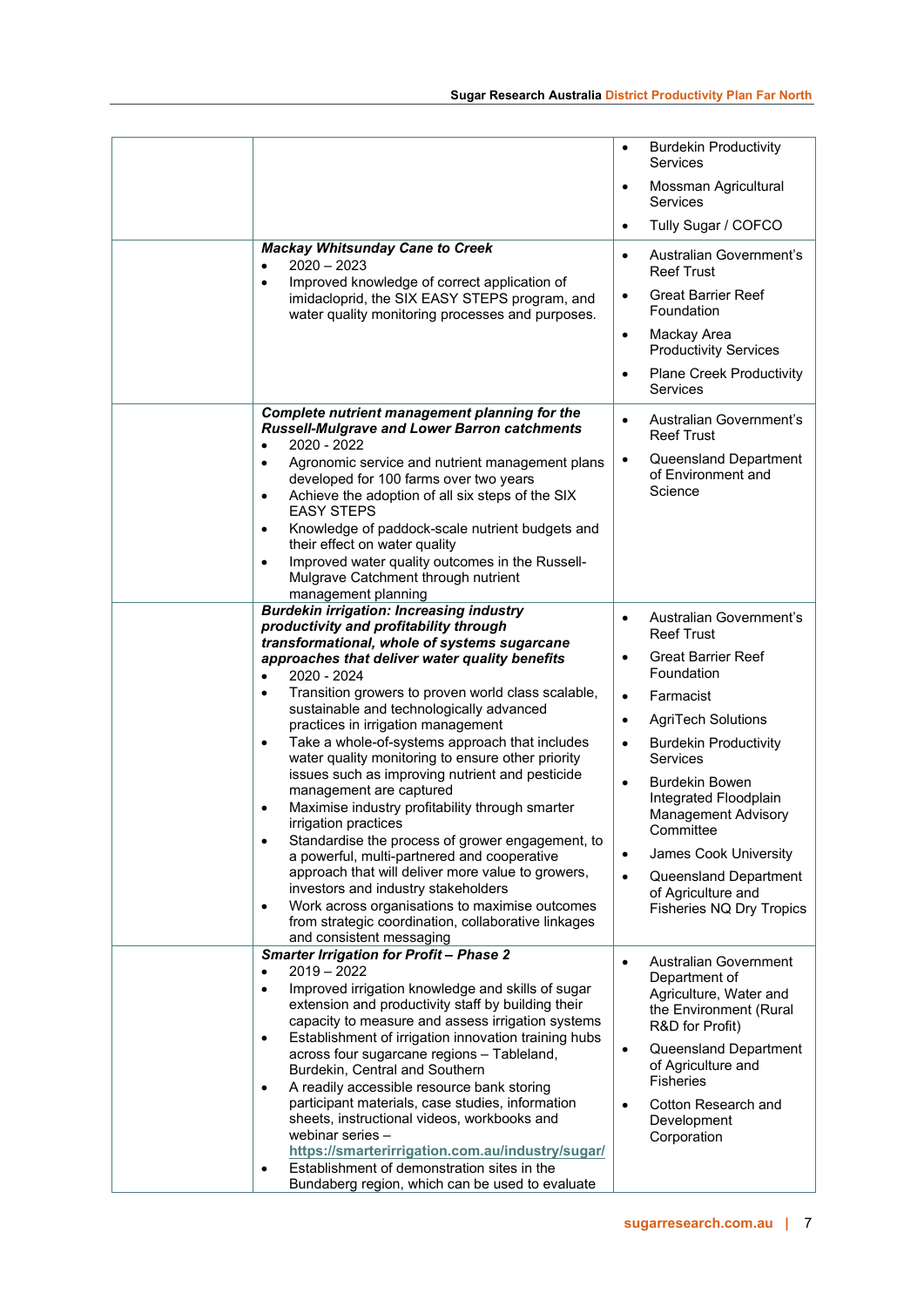| and demonstrate precision automated furrow<br>irrigation<br>Development of design guidelines and indicative<br>$\bullet$<br>system costs and benefits<br>Tools which can interrogate and analyse the data<br>$\bullet$<br>collected by the automation system for improved<br>irrigation decisions<br>Support of cane farmer trials of enhanced<br>efficiency fertilisers in the catchments of the Great<br><b>Barrier Reef</b><br>2016 - 2022<br>$\bullet$<br>To identify when and where enhanced efficiency<br>٠<br>fertilisers (EFFs) can provide a significant increase<br>in nitrogen use efficiency (NUE) and reduction in<br>nitrogen losses, resulting in a more profitable and<br>sustainable farming business<br>To generate data on the performance of<br>$\bullet$<br>commercial EEF products on farm productivity,<br>economics, NUE, N rates<br>Produce robust information for inclusion in industry<br>$\bullet$<br>fertiliser recommendations through decision<br>support tool<br>Case studies that demonstrate the economic<br>returns of EEFs vs. conventional fertilisers<br>On ground testing and modelling of the | Australian Government's<br>$\bullet$<br><b>Reef Trust</b><br><b>Great Barrier Reef</b><br>$\bullet$<br>Foundation                                                                                                                                                                                                                                                            |
|---------------------------------------------------------------------------------------------------------------------------------------------------------------------------------------------------------------------------------------------------------------------------------------------------------------------------------------------------------------------------------------------------------------------------------------------------------------------------------------------------------------------------------------------------------------------------------------------------------------------------------------------------------------------------------------------------------------------------------------------------------------------------------------------------------------------------------------------------------------------------------------------------------------------------------------------------------------------------------------------------------------------------------------------------------------------------------------------------------------------------------------|------------------------------------------------------------------------------------------------------------------------------------------------------------------------------------------------------------------------------------------------------------------------------------------------------------------------------------------------------------------------------|
| effectiveness of enhanced efficiency fertilisers in<br>the Wet Tropics catchments of the Great Barrier<br><b>Reef</b><br>2020 - 2022<br>$\bullet$<br>Knowledge about when and where to use EEFs in<br>$\bullet$<br>place of urea that will lead to reduced N losses<br>while at least maintaining and potentially improving<br>yield<br>Agronomic and economic information growers can<br>$\bullet$<br>use to make informed decisions on how best to<br>utilise EEF's in their farming systems<br>Decision support tool developed to guide growers<br>٠<br>on selecting appropriate EEFs<br>An industry publication that summarises key<br>$\bullet$<br>findings and guide for growers                                                                                                                                                                                                                                                                                                                                                                                                                                                | Australian Government's<br>$\bullet$<br><b>Reef Trust</b><br><b>Great Barrier Reef</b><br>$\bullet$<br>Foundation<br><b>CSIRO</b><br>$\bullet$<br><b>CANEGROWERS</b><br>$\bullet$<br><b>Productivity Service</b><br>$\bullet$<br>Companies                                                                                                                                   |
| Advancing techniques for diagnosis of Yellow<br><b>Canopy Syndrome</b><br>$2019 - 2023$<br>$\bullet$<br>In-field epidemiology and dynamics of both yellow<br>$\bullet$<br>canopy syndrome and likely causal agents at<br>species level<br>Development of a molecular diagnostic approach<br>to characterise the insect species likely to be<br>involved as causal agents<br>Rapid in-field diagnostics for the causal agent<br>$\bullet$<br>and/or YCS symptom expression.                                                                                                                                                                                                                                                                                                                                                                                                                                                                                                                                                                                                                                                            | <b>Australian Government</b><br>Department of<br>Agriculture, Water and<br>the Environment (Rural<br>R&D for Profit)<br><b>Grains Research</b><br>$\bullet$<br>Development<br>Corporation<br>Cotton Research &<br>$\bullet$<br>Development<br>Corporation<br>Hort Innovation<br>$\bullet$<br>Wine Australia<br>$\bullet$<br>Forest & Wood Products<br>$\bullet$<br>Australia |
| Beyond imidacloprid - Chemical and biorational<br>alternatives for managing canegrubs<br>$2020 - 2025$                                                                                                                                                                                                                                                                                                                                                                                                                                                                                                                                                                                                                                                                                                                                                                                                                                                                                                                                                                                                                                | Queensland Department<br>$\bullet$<br>of Agriculture and<br><b>Fisheries</b>                                                                                                                                                                                                                                                                                                 |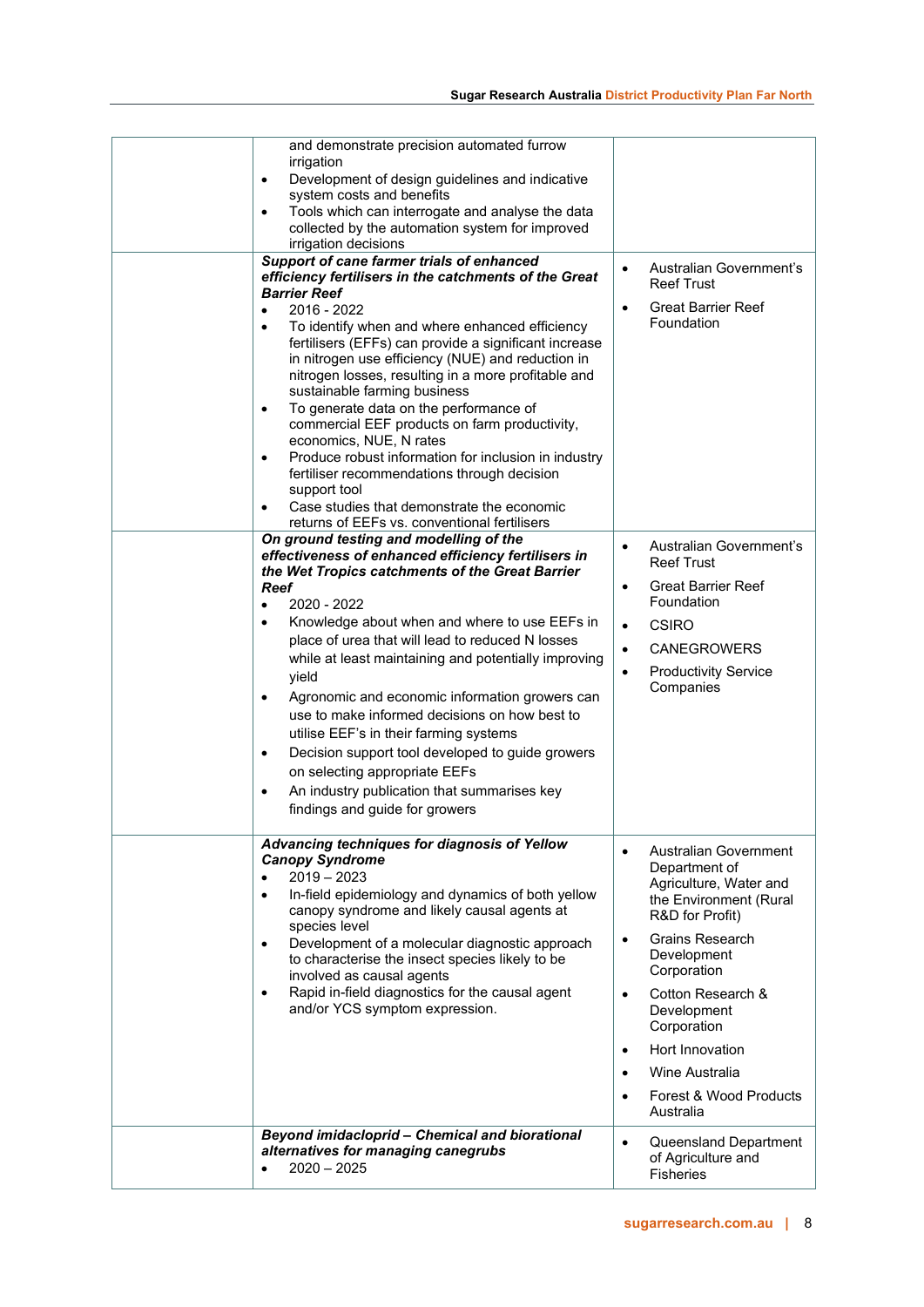| Build on existing commercial relationships with<br>$\bullet$<br>three agrochemical companies to select and<br>screen alternative compounds to imidacloprid<br>canegrub control<br>Evaluate novel and existing insecticidal<br>$\bullet$<br>compounds against canegrubs in selected cane-<br>growing regions<br>Evaluate the run-off loss risk of the compounds in<br>$\bullet$<br>the wet season and irrigated conditions<br>Engage with all stakeholders to generate support<br>٠<br>for a new approach to control canegrubs<br>Develop a field data set that supports the<br>$\bullet$<br>registration of effective compounds |                                                                                                                                                                                                                                  |
|---------------------------------------------------------------------------------------------------------------------------------------------------------------------------------------------------------------------------------------------------------------------------------------------------------------------------------------------------------------------------------------------------------------------------------------------------------------------------------------------------------------------------------------------------------------------------------------------------------------------------------|----------------------------------------------------------------------------------------------------------------------------------------------------------------------------------------------------------------------------------|
| SIX EASY STEPS - continuing perspectives in time                                                                                                                                                                                                                                                                                                                                                                                                                                                                                                                                                                                | University of Southern                                                                                                                                                                                                           |
| and space                                                                                                                                                                                                                                                                                                                                                                                                                                                                                                                                                                                                                       | Queensland                                                                                                                                                                                                                       |
| 2017 - 2022<br>$\bullet$<br>Establish a mechanism to update the SIX EASY<br>$\bullet$<br>STEPS knowledge base and guidelines<br>(specifically N) when sound scientifically based<br>information becomes available from various R&D<br>sources.<br>Link to other current and planned projects to<br>$\bullet$                                                                                                                                                                                                                                                                                                                    |                                                                                                                                                                                                                                  |
| develop sets of district-specific guideline tables<br>that indicate when and how to adjust the baseline<br>SIX EASY STEPS guidelines away from 'normal'<br>circumstances.<br>Provide specific N guidelines and nitrogen use<br>$\bullet$<br>efficiency (NUE) data from continuing for new field<br>trials associated with aspects of temporal/spatial                                                                                                                                                                                                                                                                           |                                                                                                                                                                                                                                  |
| management options.<br>Update the SIX EASY STPES technology transfer<br>٠<br>mechanisms.                                                                                                                                                                                                                                                                                                                                                                                                                                                                                                                                        |                                                                                                                                                                                                                                  |
| Harvester losses assessment by real-time Machine<br><b>Vision Systems</b><br>$2019 - 2022$<br>$\bullet$<br>Identify machine vision sensing technologies that<br>٠<br>could be used for real-time estimation of harvester<br>losses.<br>Proof-of-concept cane loss sensing equipment and<br>٠<br>algorithms<br>Proof-of-concept sensing technology to detect<br>cane losses                                                                                                                                                                                                                                                      | University of Southern<br>$\bullet$<br>Queensland                                                                                                                                                                                |
| Maximising cane recovery through development of<br>a harvesting decision support tool<br>$2020 - 2023$<br>$\bullet$<br>An updated base agronomic/economic model<br>$\bullet$<br>An online, freely available decision support tool<br>٠<br>with an easy-to-use interface<br>Knowledge from analysis of additional burned<br>$\bullet$<br>cane data which allows industry to make economic<br>decisions in a burned cane environment                                                                                                                                                                                              | Queensland Department<br>$\bullet$<br>of Agriculture and<br><b>Fisheries</b>                                                                                                                                                     |
| Australian sugarcane industry soil health<br>benchmarking in the Wet Tropics region of QLD -<br>increasing profit and transforming soil health<br>practices through cooperative industry research,<br>extension and adoption<br>$2019 - 2021$<br>$\bullet$<br>Provide evidence of the benefits of adopting<br>$\bullet$<br>improved farming system practices on soil health<br>and subsequent advantages to business<br>productivity, profitability and sustainability.                                                                                                                                                         | <b>Australian Government</b><br>$\bullet$<br>Department of<br>Agriculture, Water and<br>the Environment<br>(National Landcare<br>Program)<br>Queensland Department<br>of Agriculture and<br><b>Fisheries</b><br>T.R.A.P Services |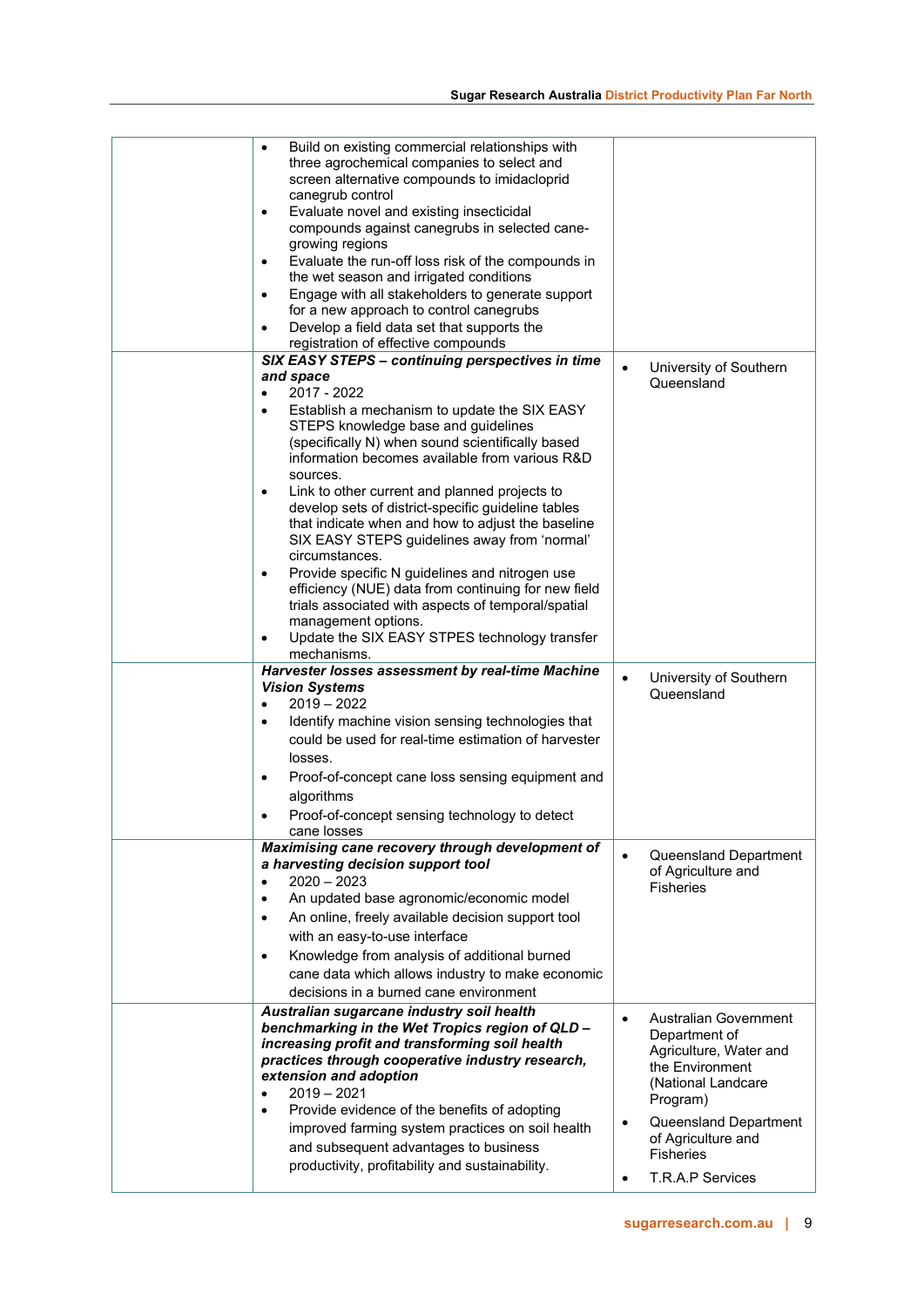# <span id="page-10-0"></span>**8 Events scheduled**

| <b>Month</b>    | Events (as at 31.1.22)                                                                                                                                                                                                                                         |  |  |  |  |
|-----------------|----------------------------------------------------------------------------------------------------------------------------------------------------------------------------------------------------------------------------------------------------------------|--|--|--|--|
| January         |                                                                                                                                                                                                                                                                |  |  |  |  |
| <b>February</b> | District Productivity Plan launch<br>$\bullet$                                                                                                                                                                                                                 |  |  |  |  |
| <b>March</b>    | SIX EASY STEPS Toolbox - Legume biomass workshops<br>$\bullet$<br>Northern Regional Variety Committee meeting<br>٠<br>Balsam pear knockdown trial completed<br>٠                                                                                               |  |  |  |  |
| April           | SIX EASY STEPS Toolbox - Legume biomass workshops<br>٠<br>EEF60 industry workshops<br>٠<br>Balsam pear pre-emergent trial completed<br>٠                                                                                                                       |  |  |  |  |
| May             | SRA Tully Field Day (5th May)<br>$\bullet$<br>SRA Meringa Field Day (10 <sup>th</sup> May)<br>٠<br>Variety Guide launch<br>$\bullet$<br>SIX EASY STEPS workshop (Mossman)<br>٠<br>EEF60 industry workshops<br>٠<br>Navua sedge management trial completed<br>٠ |  |  |  |  |
| June            | Report on progress and update District Productivity Plan<br>٠<br>EEF60 industry workshops<br>٠<br>Ripener demonstration harvests                                                                                                                               |  |  |  |  |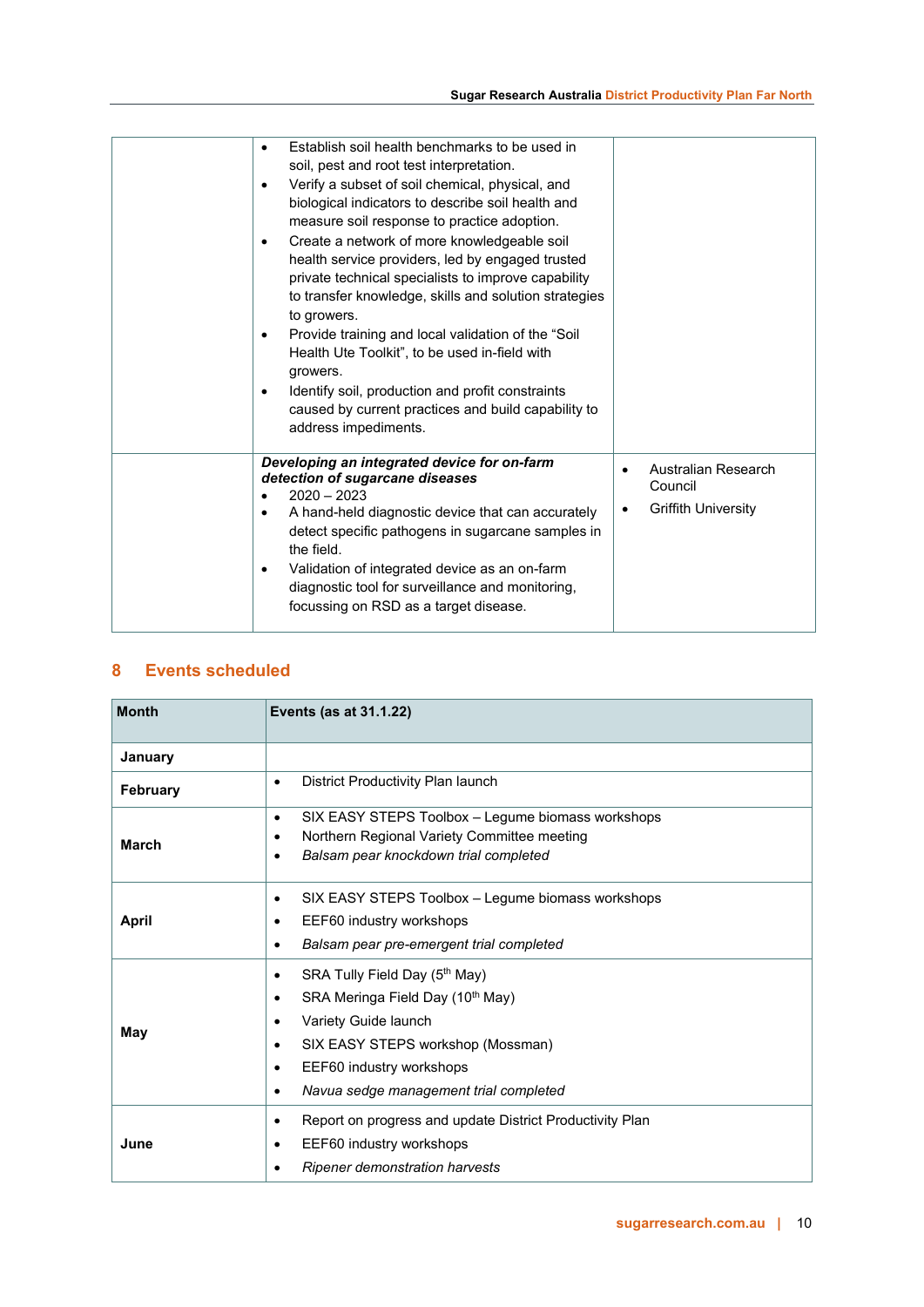|                  | Itch grass pre-emergent trial – issues with germination, trial postponed until a<br>٠<br>replacement site is established in the second half of the calendar year          |
|------------------|---------------------------------------------------------------------------------------------------------------------------------------------------------------------------|
| July             | Variety ID Workshop (Meringa)<br>٠<br>Ripener demonstration harvests<br>٠                                                                                                 |
| <b>August</b>    | Final Assessment Trial field walks<br>٠<br>SIX EASY STEPS Toolbox – Plant cane after legumes workshops<br>٠<br>SIX EASY STEPS Toolbox - Waterlogged soils workshops<br>٠  |
| <b>September</b> | Final Assessment Trial field walks<br>٠                                                                                                                                   |
| October          | Final Assessment Trial field walks<br>٠<br>Herbicide trial/demonstration field walks<br>٠<br>SIX EASY STEPS Toolbox – Late season ratoons and final ratoon workshops<br>٠ |
| <b>November</b>  | Fallow crop management workshops<br>٠<br>Herbicide trial/demonstration field walks<br>٠                                                                                   |
| <b>December</b>  | Herbicide trial/demonstration field walks                                                                                                                                 |

\*Activities and events in italics denotes non-invitational activities, indicating planned timing of research or demonstration activities.

# <span id="page-11-0"></span>**9 Implementation Strategy and Actions**

The table below presents activities and their corresponding strategic targets, which are common across some or all of the mill areas within the Far North. This table is not an exhaustive list of activities, with a second working document to be produced where necessary with greater detail to support collaborating organisations to deliver agreed upon activities at a local level and sub region.

All activities will address the three prioritised constraint areas.

- o Constraint identification,
- o Varietal management, clean seed distribution and new variety adoption,
- Improvement in CCS through measurement, monitoring and management of cane maturity.

Reporting on progress will regularly with key stakeholders. SRA will update this document to reflect current activity delivered through SRA, including in collaboration with other delivery partners, that will deliver research and contribute towards achieving the district productivity goal.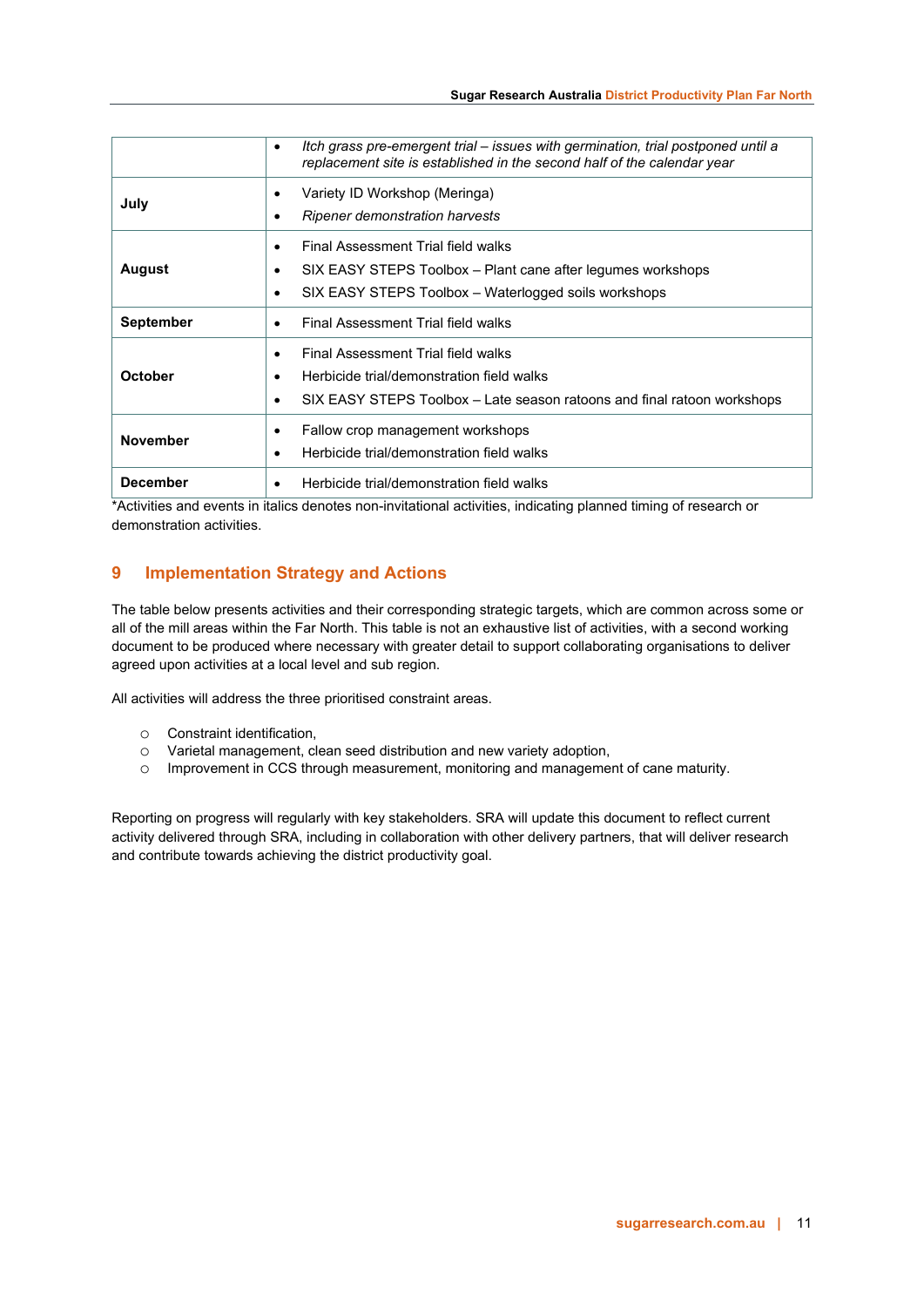#### **9.1 Constraint identification**

Investments in this priority will improve productivity through investigation and analysis of productivity constraints and develop and extend management strategies. Activities include:

- o Local Expert Analysis South Johnstone and Tully. Undergo detailed investigations in productivity, practices and systems in collaboration with industry to identify strategies to take advantage of productivity improvement opportunities by 2022
- $\circ$  Develop plans to implement strategies for productivity improvement in collaboration with industry through education, knowledge transfer and adoption of best practice and tools.
- o Establish baseline data for key pest, disease and weed prevalence through data collection and measurement
	- o Develop weed management strategies for navua sedge, balsam pear, itch grass by 2024 to reduce impact of these weeds by 83,000 tonnes across these weeds.
	- o Wet tropics soil management reference booklet and extension program
	- o Murray RT7 investment to address on farm constraints
	- o Tully GBRF investment to address on farm constraints
- o Irrigation management in collaboration with MSF Sugar and CANEGROWERS Tableland

Activities will be delivered in collaboration with ACFA, Innisfail Canegrowers, IBCPS, MSF Sugar, Tully Canegrowers, TCPSL, Tully Sugar Limited, Growers, USQ, Mossman Agricultural Services, Far Northern Milling, IBCPS and other collaborators TBC.

<span id="page-12-0"></span>

| <b>Targeted Practices</b>                                                                                                                                                        | How will we do it?<br>Measurement of the issue:<br>Education and knowledge<br>transfer; Planning, Industry<br>engagement, New practices;<br><b>Product: or Service</b> | What is the activity?                                                                                                                                                                                 | What outputs will be<br>produced?                     | Which MEE outcomes are<br>most relevant? | <b>Investment Outcome</b>                                                                                                                                                                            | Investment measures                                                                                                                  |
|----------------------------------------------------------------------------------------------------------------------------------------------------------------------------------|------------------------------------------------------------------------------------------------------------------------------------------------------------------------|-------------------------------------------------------------------------------------------------------------------------------------------------------------------------------------------------------|-------------------------------------------------------|------------------------------------------|------------------------------------------------------------------------------------------------------------------------------------------------------------------------------------------------------|--------------------------------------------------------------------------------------------------------------------------------------|
| Local Expert Analysis<br>project to investigate local<br>productivity constraints and<br>promote pathways for R&D<br>outcomes for the South<br>Johnstone and Tully<br>industries | Measurement of the issue                                                                                                                                               | Undergo detailed<br>investigations into<br>productivity, practices, and<br>systems in collaboration<br>with industry to identify<br>strategies to take<br>advantage of opportunities                  | Identification of constraints                         | Improved problem definition              | Outputs from Local Expert<br>Analysis activities will direct<br>future initiatives and<br>investment for productivity<br>improvement plans<br>Increased understanding of<br>productivity constraints | Adoption of<br>recommendations from<br>Local Expert Analysis<br>projects within industry<br>strategic plans and SRA<br>District Plan |
| (December 2022)                                                                                                                                                                  | Planning                                                                                                                                                               | Develop plans to implement<br>strategies for productivity<br>improvement in<br>collaboration with industry<br>through education,<br>knowledge transfer and<br>adoption of best practice<br>and tools. | Identification of<br>opportunities for<br>improvement | Improved solution design                 | Catalyst to develop<br>evidence-based productivity<br>improvement plans<br>Improved constraint<br>remediation strategies<br>Improved local RD&E<br>investment strategies                             |                                                                                                                                      |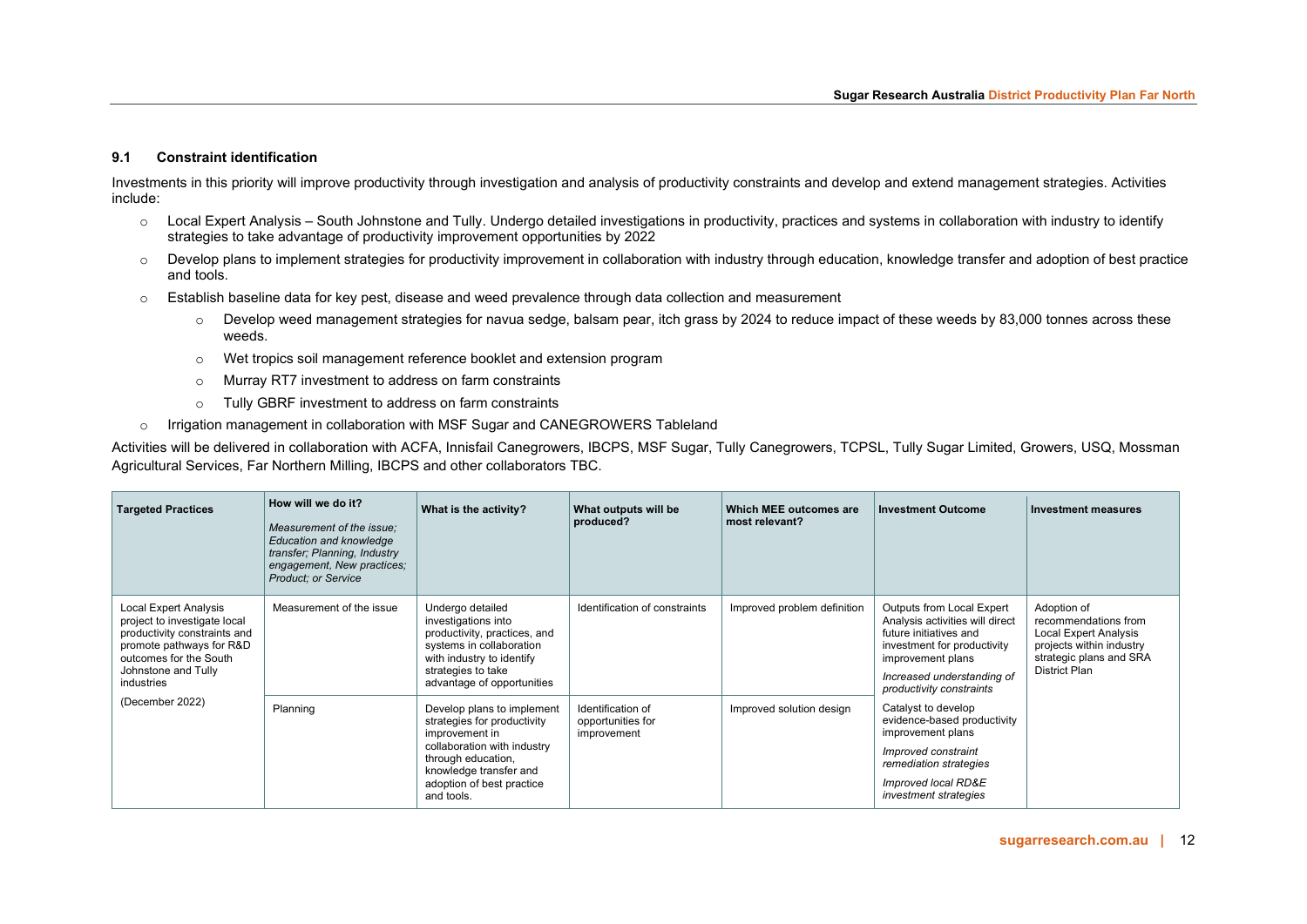| <b>Targeted Practices</b>                                                                                                                                                                                            | How will we do it?<br>Measurement of the issue:<br><b>Education and knowledge</b><br>transfer; Planning, Industry<br>engagement, New practices;<br>Product: or Service | What is the activity?                                                                                                                            | What outputs will be<br>produced?                                                                                                                     | Which MEE outcomes are<br>most relevant?       | <b>Investment Outcome</b>                                                                                                                                                                     | <b>Investment measures</b>                                                                                                                                      |
|----------------------------------------------------------------------------------------------------------------------------------------------------------------------------------------------------------------------|------------------------------------------------------------------------------------------------------------------------------------------------------------------------|--------------------------------------------------------------------------------------------------------------------------------------------------|-------------------------------------------------------------------------------------------------------------------------------------------------------|------------------------------------------------|-----------------------------------------------------------------------------------------------------------------------------------------------------------------------------------------------|-----------------------------------------------------------------------------------------------------------------------------------------------------------------|
|                                                                                                                                                                                                                      | Measurement of the issue                                                                                                                                               | Establish baseline data for<br>key pest, disease, weed<br>prevalence through data<br>collection and<br>measurement                               | Development of useful<br>information and strategies<br>to manage identified<br>constraints                                                            | Improved problem definition                    | Impact is strongly linked to<br>follow-up activities / projects<br>that may be new or add<br>value to existing local<br>industry programs<br>Build on and add value to<br>local initiatives   |                                                                                                                                                                 |
| Development of useful<br>information and strategies<br>to manage identified weed<br>management constraints<br>(December 2022)                                                                                        | Research                                                                                                                                                               | Navua sedge chemical<br>control field trials<br>Balsam pear chemical<br>control pot trial and field<br>trials<br>Itch grass management<br>trials | Develop management<br>strategies for emerging<br>weed issues including<br>navua sedge, balsam pear<br>and itch grass                                  | Research, breeding and<br>solution development | Reduction in area impacted<br>by navua sedge, balsam<br>pear and itch grass<br>Change in productivity from<br>weed control<br>Negate yield losses from<br>emerging weed issues                | These weeds are emerging<br>issues.<br>Avoided production losses<br>83,000 tonnes                                                                               |
| Identification of soil<br>constraints<br>Identification of<br>opportunities for<br>improvement<br>Development of useful<br>information and strategies<br>to manage identified soil<br>constraints<br>(December 2023) | Education and knowledge<br>transfer                                                                                                                                    | Collation, communication,<br>and extension of previously<br>collected data                                                                       | Small Farms / Smart farms:<br>soil health (grant funding<br>required)<br>Wet Tropics soil<br>management reference<br>booklet and extension<br>program | Increased solution uptake                      | Increased understanding of<br>soil characteristics and<br>management strategies for<br>Wet Tropics - Coastal<br>areas                                                                         | Attendees at soil extension<br>events<br>Uptake of the Wet Tropics<br>soils management booklet<br>Change in environmental<br>metrics - e.g. nutrient run<br>off |
| Reduced impact from RSD<br>on-farm                                                                                                                                                                                   | Education and knowledge<br>transfer                                                                                                                                    | RSD focussed workshops,<br><b>Integrated Disease</b><br>Management<br>communication and<br>extension programs<br>(December 2021)                 | RSD workshop delivered by<br><b>SRA</b>                                                                                                               | Solution deployment                            | Reduced RSD incidence in<br>plant source inspections<br>(seed cane)<br>Reduced RSD incidence in<br>commercial crops<br>Information and resources<br>for industry to develop IDM<br>strategies | Reduce RSD incidence in<br>seed cane sources to <5%<br>by 2026                                                                                                  |
|                                                                                                                                                                                                                      |                                                                                                                                                                        | RSD focussed workshops,<br><b>Integrated Disease</b><br>Management                                                                               | Delivery of communication<br>materials on IDM strategies                                                                                              | Solution deployment                            | Reduced RSD incidence in<br>plant source inspections<br>(seed cane)                                                                                                                           | Reduce RSD incidence in<br>seed cane sources to <5%<br>by 2026                                                                                                  |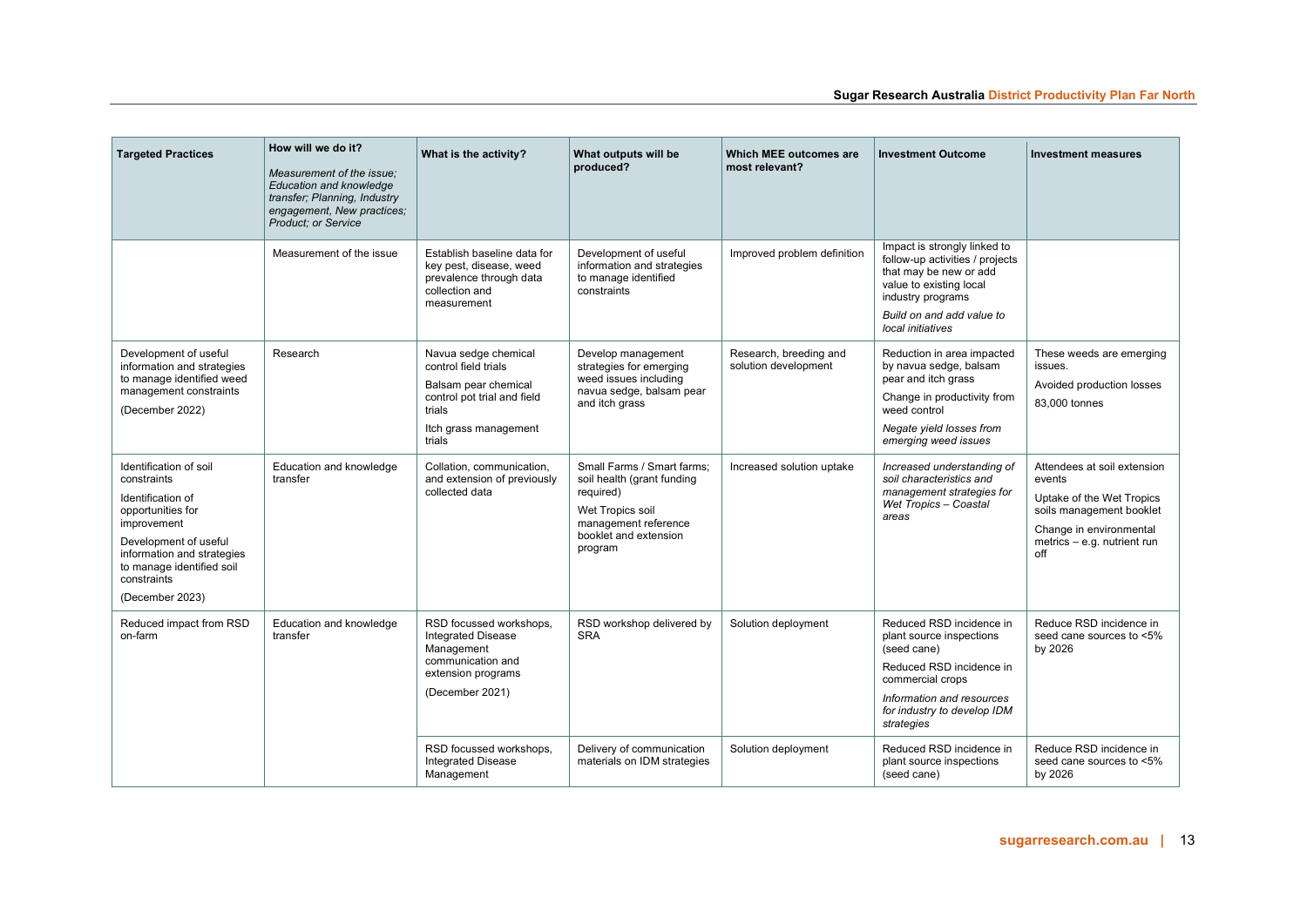| <b>Targeted Practices</b>                          | How will we do it?<br>Measurement of the issue:<br>Education and knowledge<br>transfer; Planning, Industry<br>engagement, New practices;<br><b>Product: or Service</b> | What is the activity?                                                                                                                      | What outputs will be<br>produced? | Which MEE outcomes are<br>most relevant? | <b>Investment Outcome</b>                                                                                              | Investment measures                   |
|----------------------------------------------------|------------------------------------------------------------------------------------------------------------------------------------------------------------------------|--------------------------------------------------------------------------------------------------------------------------------------------|-----------------------------------|------------------------------------------|------------------------------------------------------------------------------------------------------------------------|---------------------------------------|
|                                                    |                                                                                                                                                                        | communication and<br>extension programs<br>(December 2022)                                                                                 |                                   |                                          | Reduced RSD incidence in<br>commercial crops<br>Information and resources<br>for industry to develop IDM<br>strategies |                                       |
| Trialling of novel RSD<br>technologies at the mill | Product                                                                                                                                                                | Development RSD<br>detection technology at the<br>mills to support RSD<br>incidence benchmarking<br>and data collection<br>(December 2024) | Novel RSD detection<br>technology | Solution deployment                      | RSD incidence mapping<br>and survey data                                                                               | Adoption of technology at<br>the mill |

#### **9.2 Sugarcane maturity and CCS improvement**

Investments in this priority will enable understanding of the factors influencing CCS variability and develop and extend management strategies. Activities will include:

- o Improve understanding of factors influencing CCS
	- o Review of CCS variability in Mulgrave and improve problem definition by December 2022
- o CCS improvement through ripeners
	- o Improve understanding of ripener efficacy, crop parameters and management opportunities by December 2023
- o Support an increased proportion of tonnes harvest at the optimum time and/or at <70% moisture through demonstrating measuring, monitoring and management strategies
- o Investigate novel approaches to sugarcane ripening
	- o Identify efficacy and impacts of sugarcane desiccants to improve CCS at harvest without yield impacts from current ripener options by December 2024

<span id="page-14-0"></span>Activities will be delivered in collaboration with Canegrowers Cairns Region, MSF Sugar, growers and other collaborators to be confirmed and are encouraged to contact the district manager, Gavin Rodman.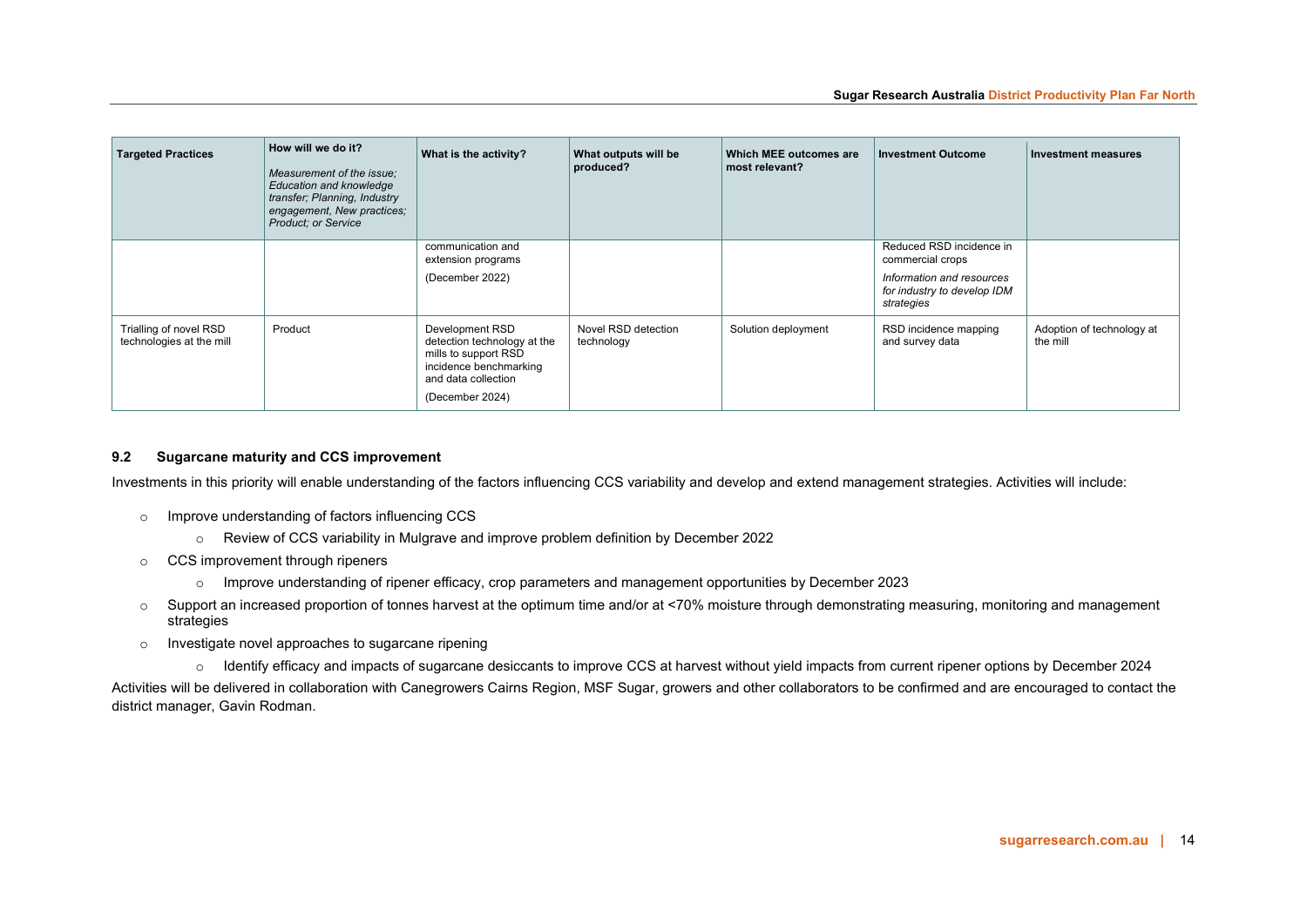| <b>Targeted practices (Details</b><br>of required action)                                                                                                                        | How will we do it?<br>Measurement of the issue:<br>Education and knowledge<br>transfer; Planning, Industry<br>engagement. New practices:<br><b>Product: or Service</b> | What is the activity?                                                                                                                       | What outputs will be<br>produced? (include targets)               | Which MEE outcomes are<br>most relevant?       | Investment outcome/s                                                                                                                                                                                                                                                   | Investment measure                                                                                                                                                                                             |
|----------------------------------------------------------------------------------------------------------------------------------------------------------------------------------|------------------------------------------------------------------------------------------------------------------------------------------------------------------------|---------------------------------------------------------------------------------------------------------------------------------------------|-------------------------------------------------------------------|------------------------------------------------|------------------------------------------------------------------------------------------------------------------------------------------------------------------------------------------------------------------------------------------------------------------------|----------------------------------------------------------------------------------------------------------------------------------------------------------------------------------------------------------------|
| Undergo investigations into<br>the factors that are driving<br>CCS variation, particularly in<br>Mulgrave to identify<br>opportunities for CCS<br>improvement<br>(December 2022) | Research                                                                                                                                                               | Review of CCS variability in<br>Mulgrave                                                                                                    | Recommendations to<br>improve CCS in Mulgrave                     | Research, breeding and<br>solution development | Opportunities identified to<br>improve CCS<br>Improved understanding of<br>factors influencing CCS<br>fluctuations in Mulgrave                                                                                                                                         | Adoption of<br>recommendations from CCS<br>review by industry and<br>incorporation into local<br>strategic plans and SRA<br><b>District Plan</b><br>Potential gain in CCS if<br>recommendations adopted        |
| Demonstrate opportunities<br>for ripeners and build upon<br>previous work<br>(December 2022)                                                                                     | Research                                                                                                                                                               | Demonstrations on the<br>appropriate use of ripeners                                                                                        | Local case studies on the<br>use of ripeners                      | Research, breeding and<br>solution development | Increased CCS at harvest<br>Improved confidence in<br>harvest decisions<br>Opportunities for alternative<br>management approaches<br>through chemical ripening<br>Improved understanding of<br>factors influencing ripener<br>efficacy and management<br>opportunities | Adoption of maturity<br>sampling and ripening<br>programs prior to harvest<br>Change in CCS from use of<br>ripeners (\$/ha change)<br>Number of growers and<br>area using ripeners (gross<br>economic benefit) |
| Trial novel approaches to<br>sugarcane ripening<br>(December 2022)                                                                                                               | Research                                                                                                                                                               | Innovative pilot research<br>trials to develop an<br>understanding of the<br>effectiveness and<br>opportunities for sugarcane<br>desiccants | New R&D outcomes and<br>opportunities for sugarcane<br>desiccants | Research, breeding and<br>solution development | New R&D<br>Trials to investigate<br>opportunities for further<br>R&D on sugarcane<br>desiccants                                                                                                                                                                        | CCS increase and<br>profitability improvement<br>compared to controls                                                                                                                                          |

#### **9.3 Increased clean seed distribution and variety adoption**

Investments in this priority will increase adoption of new varieties through variety management and improved clean seed distribution. Activities will include:

- o Development and support of effective clean seed distribution strategies though the adoption of best practice
	- o Reduced impact from RSD on-farm by 220,000tonnes by 2026 through education, improved measurement and improved clean seed distribution systems.
- o Clean seed plot improvement through adoption of best practice
- <span id="page-15-0"></span>o Building confidence to support the adoption of new varieties through the development and support of regional variety management groups and data collection for shared learning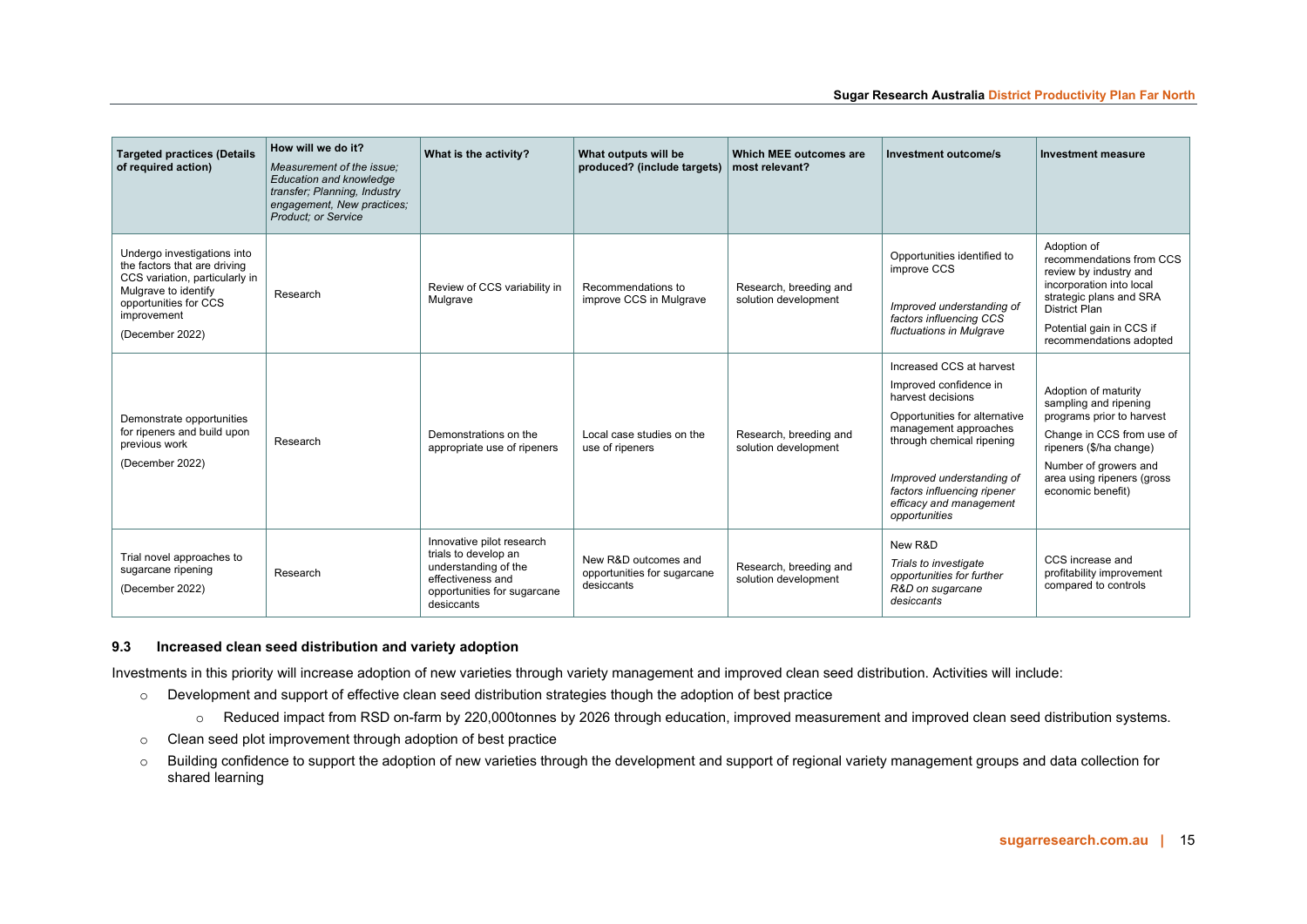The activities will be implemented in collaboration with Mossman Agricultural Services, Tablelands Canegrowers, MSF Sugar, IBCPS, TCPSL, Tully Sugar Limited and other collaborators to be confirmed.

| <b>Targeted practices</b><br>(Details of required<br>action)                                                                                                                            | How will we do it?<br>Measurement of the issue:<br>Education and knowledge<br>transfer; Planning,<br>Industry engagement,<br>New practices; Product; or<br>Service | What is the activity?                                                                                                                                                      | What outputs will be<br>produced? (include<br>targets)                                                                                             | <b>Which MEE outcomes</b><br>are most relevant? | Investment outcome/s                                                                                                                                                                                        | Investment measure                                                                                            |
|-----------------------------------------------------------------------------------------------------------------------------------------------------------------------------------------|--------------------------------------------------------------------------------------------------------------------------------------------------------------------|----------------------------------------------------------------------------------------------------------------------------------------------------------------------------|----------------------------------------------------------------------------------------------------------------------------------------------------|-------------------------------------------------|-------------------------------------------------------------------------------------------------------------------------------------------------------------------------------------------------------------|---------------------------------------------------------------------------------------------------------------|
| Clean seed plot<br>improvement through<br>adoption of best practice<br>(June 2022)                                                                                                      | Education and knowledge<br>transfer<br>Planning                                                                                                                    | Implementation of<br>"Procedures for the<br>Establishment and<br>Operation of Approved-Seed<br>Plots"<br>Development of effective<br>clean seed distribution<br>strategies | Clean seed distribution<br>program upgrade roadmap<br>(IBCPS)<br>Renewal of Cane Variety<br>Management, Propagation<br>and Distribution Agreements | Improved solution packaging                     | Development of a roadmap<br>to support the<br>implementation of approved<br>seed plot guidelines where<br>required<br>Increased clean seed<br>distribution                                                  | Clean seed sales increased<br>to 0.5% of mill area by 2026.<br>Industry best practice<br>benchmark is 1%.     |
| Development of new and<br>support of existing regional<br>variety management group<br>and data collection for<br>shared learning across Far<br>North (and other districts)<br>(Ongoing) | Education and knowledge<br>transfer                                                                                                                                | Establishment of variety<br>management groups where<br>necessary<br>Support existing variety<br>management groups                                                          | Local information on variety<br>management and<br>performance                                                                                      | Increased industry<br>engagement                | Building confidence to<br>support the adoption of new<br>varieties<br>Increased confidence in new<br>variety performance<br>Increased adoption of new<br>varieties<br>Improved on-farm variety<br>selection | Greater adoption of new<br>varieties where appropriate<br>Measure and report pre and<br>post variety adoption |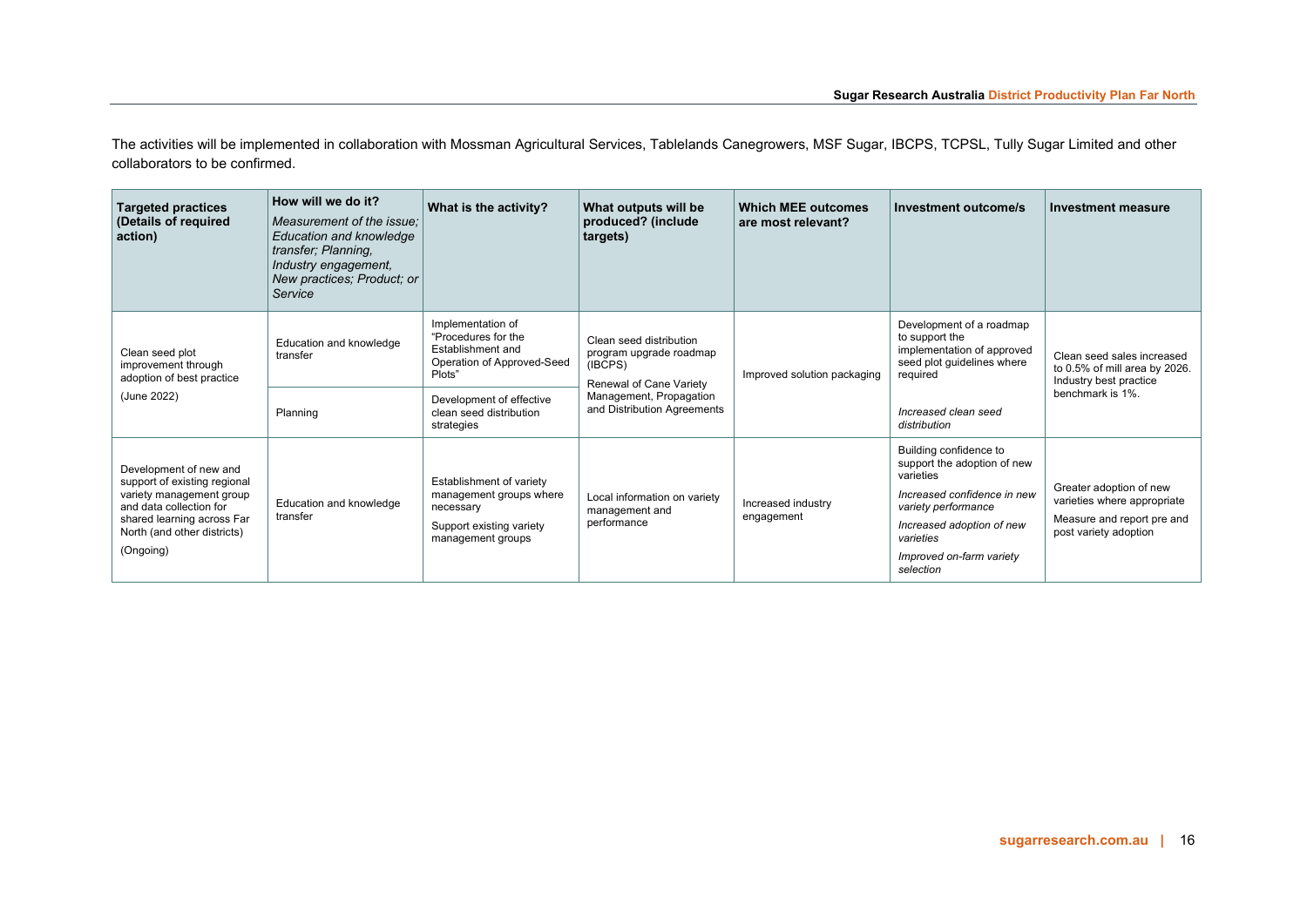### <span id="page-17-0"></span>**10 Monitoring, evaluation and economics (MEE)**

The intention with impact framework is that best practice MEE informs decision making and drives learning and improvement and enables SRA to demonstrate the value provided from investments to industry and its investment partners.

Cascading through from district productivity plans to the research investment plans and linking to the strategic plan, indicators will be commonly applied and focused on outcomes. Monitoring, evaluation and economics serves different functions and provides accountability, demonstrates worthiness or merit of an investment or action, identifies improvements and informs decision-making to deliver greater value from investments.

It is focused on delivery to impact and the following outcomes map has been developed to show how the different investments and activities contribute to achieving the endpoints of productivity, profitability and sustainability and progress towards these points. It is aimed on the end desired outcomes as shown by the top line charting from 'Research' to 'Potential Impact' to 'Likely Impact' to Actual Impact.



The district productivity plans will be updated every 6 months with progress reports and reviewed annually to then determine the next plan, track progress and measure impact.